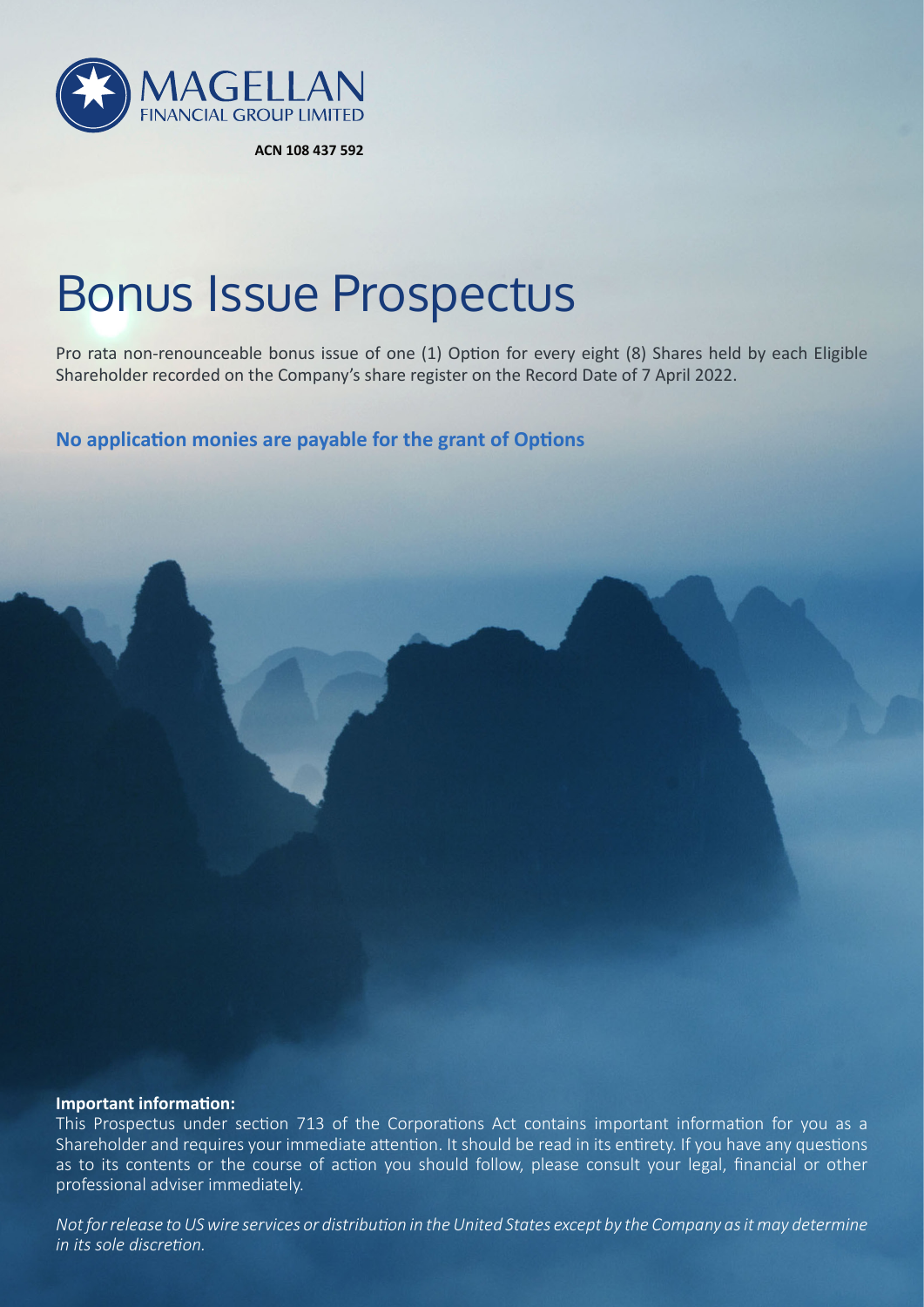# **Table of Contents**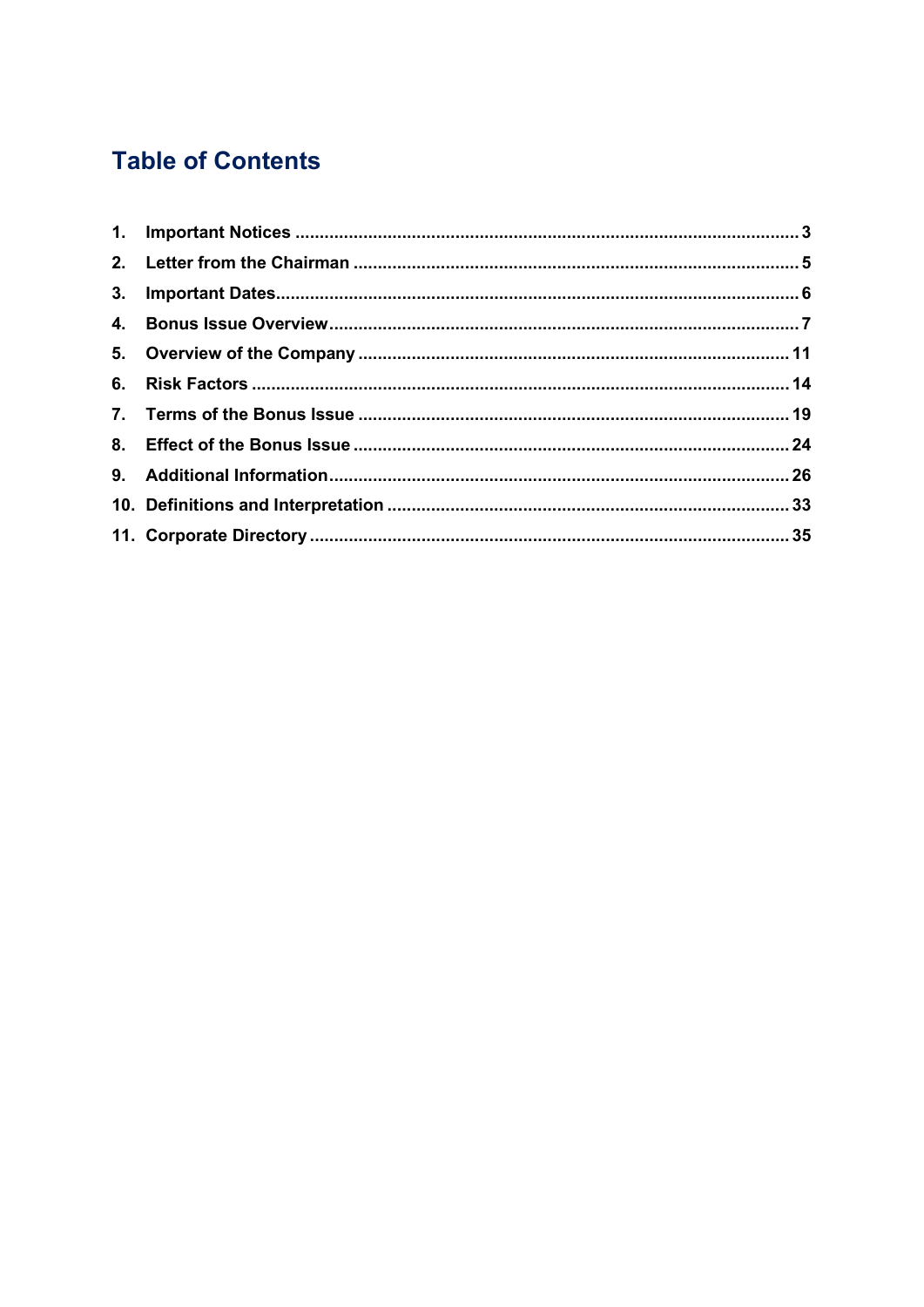# <span id="page-2-0"></span>**1. Important Notices**

#### **Lodgement and listing**

This Prospectus is dated 31 March 2022 and was lodged with the Australian Securities & Investments Commission ('**ASIC**') on that date. Neither ASIC, Australian Securities Exchange ('**ASX**') nor their respective officers take responsibility for the contents of this Prospectus or the merits of the investment to which it relates. This Prospectus expires on the date which is 13 months after the date of this Prospectus and no Options will be issued on the basis of this Prospectus after that date.

This Prospectus is issued by Magellan Financial Group Ltd ACN 108 437 592 ('**Company**'). This Prospectus is a transaction-specific prospectus for an issue of Options to acquire continuously quoted securities (as defined in the Corporations Act). The content of this Prospectus has been prepared in accordance with section 713 of the Corporations Act and does not contain the same level of disclosure as an initial public offering prospectus and may not contain, by itself, all information relevant to a decision to invest in the Company. In preparing this Prospectus, regard has been had to the fact that the Company is a disclosing entity for the purposes of the Corporations Act and that ASX maintains a database of publicly disclosed information about the Company and certain matters may reasonably be expected to be known to investors and their professional advisers whom shareholders and potential investors may consult.

The Company will apply for quotation of the Options on ASX within seven days following the lodgement of this Prospectus with ASIC. If ASX does not grant permission for the Options to be quoted within three months after the date of this Prospectus (or any longer period permitted by law), the Options will not be issued or, if any Options have been issued, the issue will be void.

#### **Not investment or financial product advice**

The information provided in this Prospectus is not investment, financial product, legal, taxation or other advice and has been prepared without taking into account your particular objectives, financial situation or needs (including tax issues) as an investor. The Company does not provide financial product advice in respect of its securities or any other financial products and is not licensed to do so.

You should carefully read the whole of this Prospectus and consider all of the risk factors that could affect the performance of the Options or underlying Shares or the Company in light of your own particular objectives, financial situation and needs before deciding whether to exercise the Options. If you have any questions, you should contact your financial or other professional adviser for advice. Some of the risk factors that you should consider are set out in section [6](#page-13-0) of this Prospectus. There may be additional risk factors in addition to these that should be considered in light of your personal circumstances.

This Prospectus is only relevant for investors with respect to the Options and should not be used for any other purpose.

#### **No representations other than this Prospectus**

No person is authorised to give any information or to make any representation in connection with the Bonus Issue which is not contained in this Prospectus. You should rely only on information in this Prospectus. Any information or representation that is not in this Prospectus may not be relied on as having been authorised by the Company in connection with the Bonus Issue. The Company's business, financial condition, results of operations and prospects may have changed since the date of this Prospectus.

# **Restrictions on distribution**

This Prospectus does not constitute an offer, invitation or issue in any place in which, or to any person to whom, it would not be lawful to make such offer, invitation or issue. No action has been taken to register or qualify the Options in any jurisdictions outside Australia. The distribution of this Prospectus in jurisdictions outside Australia may be restricted by law and persons who come into possession of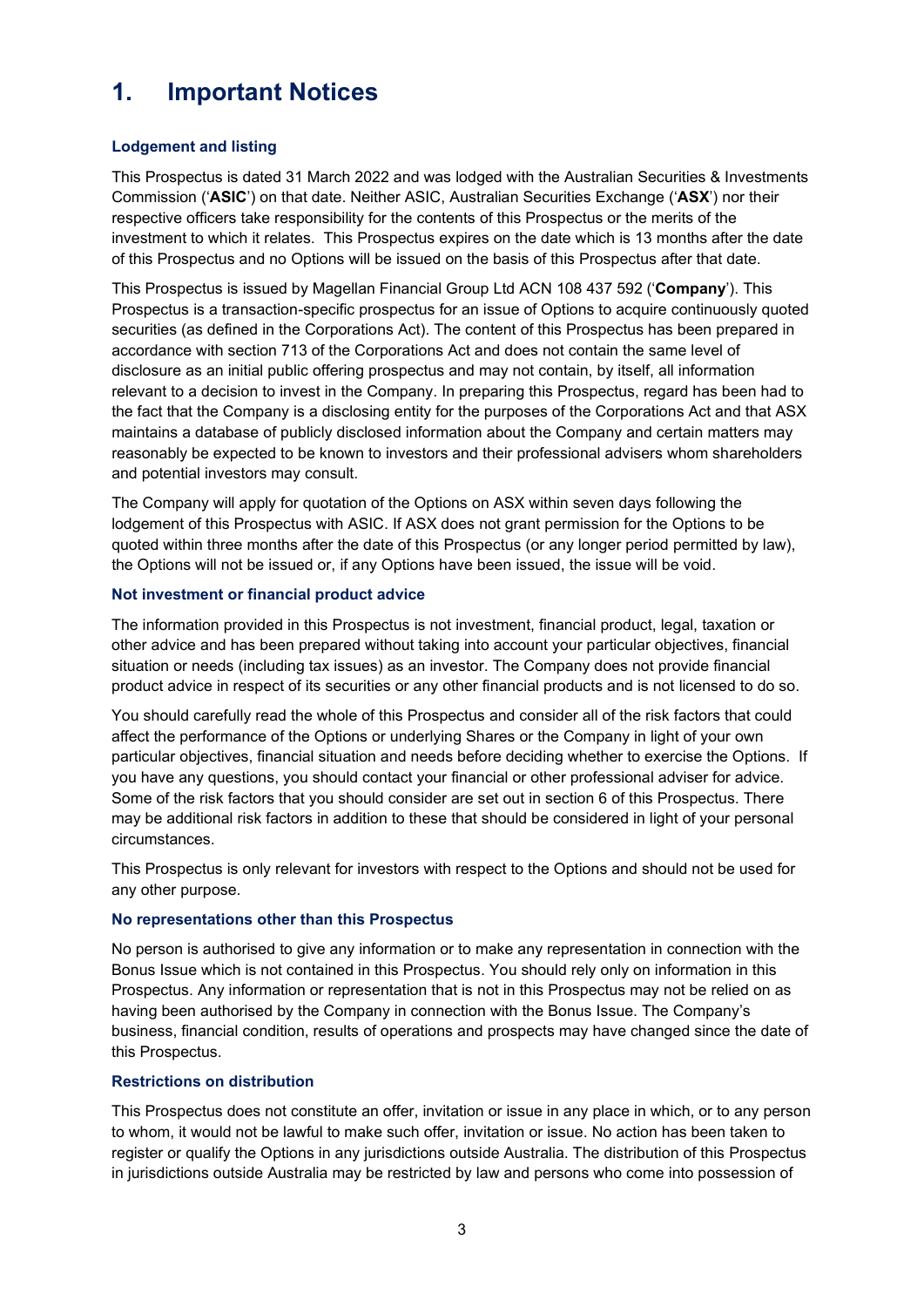this Prospectus should observe any such restrictions. Any failure to comply with such restrictions may constitute a violation of applicable securities laws. For more information see Section [7.5.](#page-20-0)

This Prospectus may not be distributed in the United States except by the Company as it may determine in its sole discretion. The Options have not been, and will not be, registered under the US Securities Act of 1933 or the securities laws of any state or other jurisdiction of the United States. Accordingly, the Options may not be offered or sold in the United States except in transactions exempt from, or not subject to, the registration requirements of the US Securities Act and applicable US state securities laws.

#### **Forward looking statements**

Certain statements in this Prospectus relate to the future. These forward looking statements which are identified by words such as "may", "could", "believes", "estimates", "expects", "intends" and other similar words involve known and unknown risks, uncertainties, assumptions and other important factors that could cause the actual results, performance or achievements of the Company to be materially different from future results, performance or achievements expressed or implied by such statements. Such forward looking statements are based on numerous assumptions regarding present and future business strategies and the environment in which the Company will operate in the future that are subject to change without notice and involve known and unknown risks and uncertainties and other factors that are beyond the control of the Company, its directors and management including any further impacts of COVID-19 on the Company's continued trading and operations.

These forward looking statements are not guarantees of future performance. Certain important factors that could cause actual results, performance or achievements to differ materially from those in the forward looking statements include, among others, the risk factors described in this Prospectus in section [6,](#page-13-0) and other unknown risks and uncertainties, many of which are beyond the control of the Company. Forward looking statements should, therefore, be construed in light of such risk factors and reliance should not be placed on forward looking statements. Deviations as to future conduct, results, performance and achievements are both normal and to be expected. Unless otherwise indicated forward looking statements relate to the beliefs, expectations or intentions of the Company (and no other person) as at the date of this Prospectus.

#### **Disclaimer**

None of the Company, its directors or any other person connected with the Bonus Issue makes any representation or gives any assurance or guarantee that the Exercise Price of the Options will be equal to or less than the price of the Shares during the period between the date of issue of the Options and the Expiry Date or that an Option holder will be able to find a willing buyer for their Options if they decide to sell them.

#### **Electronic Prospectus and availability of Prospectus and Terms of Option**

This Prospectus may be viewed online at [www.asx.com.au](http://www.asx.com.au/) and www.magellangroup.com.au. Persons who access the electronic version of this Prospectus should ensure they download and read the entire Prospectus.

A paper copy of this Prospectus will be available free of charge until the expiry of this Prospectus by contacting the Company's Share Registrar, Boardroom Pty Limited, on 1300 005 016 (from within Australia) or +61 2 9290 9600 (from outside Australia).

#### **Privacy**

Please read the privacy information located in section [9.11](#page-30-0) of this Prospectus. By submitting an Option Exercise Form you consent to the matters outlined in that section.

#### **Defined terms and glossary**

Certain abbreviations and other defined terms used throughout this Prospectus have defined meanings which are set out in section 10 of this Prospectus.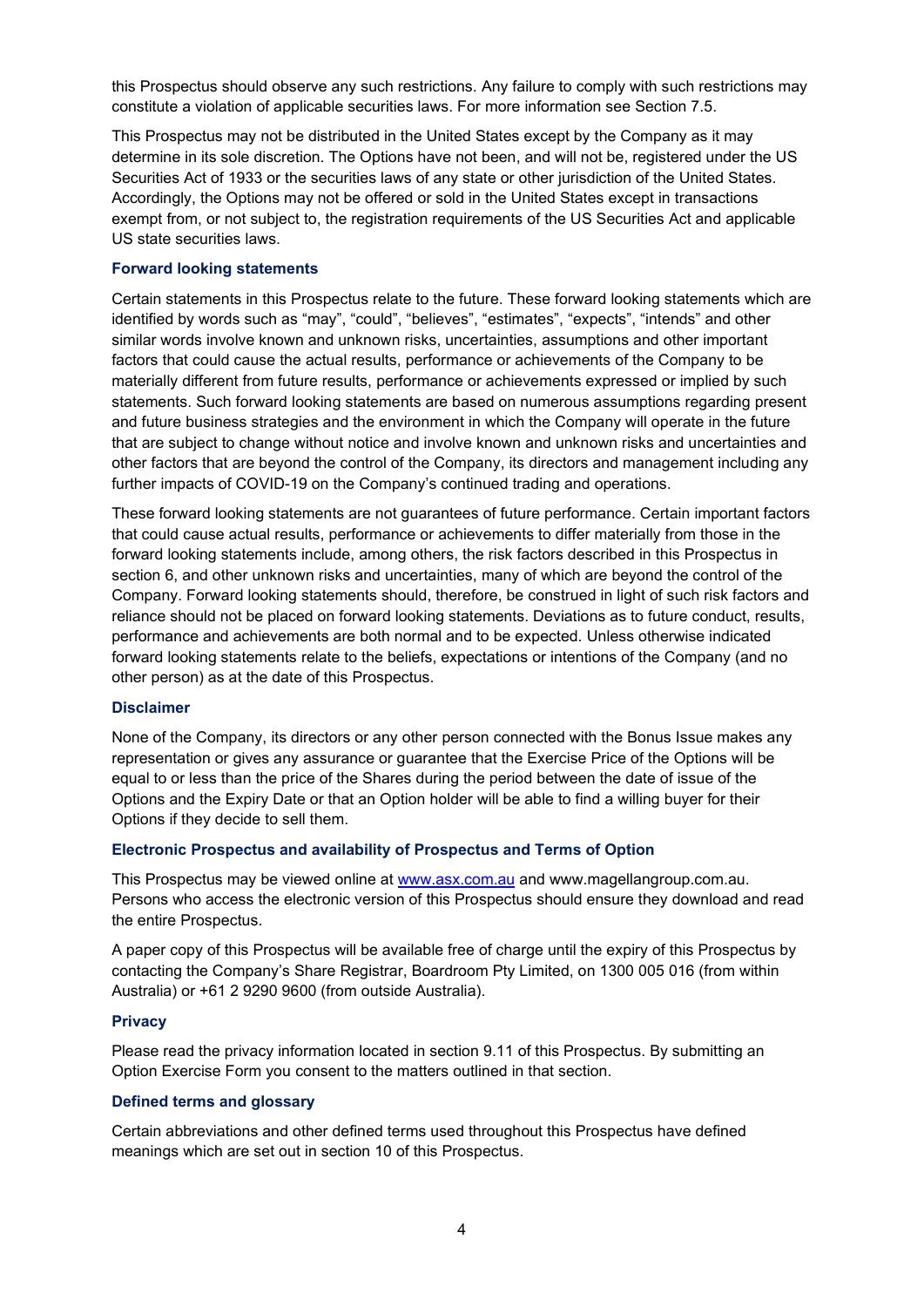# <span id="page-4-0"></span>**2. Letter from the Chairman**

Dear Shareholder,

On behalf of the Board of Magellan Financial Group Ltd, I am pleased to advise you that the Board has resolved to proceed with a one (1) for eight (8) pro rata non-renounceable bonus issue of Options ('**Bonus Issue'**) to Eligible Shareholders as described in this Prospectus. The Options are expected to be listed on the ASX under the code "MFGO".

The Company is undertaking the Bonus Issue as part of a number of capital management initiatives announced to the ASX on 18 February 2022. The Bonus Issue is intended to provide a potential source of value for our shareholders and may also benefit shareholders as we intensify our focus on our core funds management businesses.

#### **Eligible Shareholders do not need to take any action in order to receive these Options. No application money is payable for the grant of the Options.**

All Eligible Shareholders will be entitled to receive one (1) Option for every eight (8) Shares held by them on the register at 5:00pm (Sydney time) on the Record Date, being 7 April 2022. It is expected that approximately 23,214,126[1](#page-4-1) Options will be issued under the Bonus Issue.

Each Option gives the holder the right to acquire one (1) Share and is exercisable at \$35.00 per Option at any time prior to the Expiry Date, being 5.00pm (Sydney time) on 16 April 2027. If the maximum number of Options issued under this Prospectus is subsequently exercised, the Company will raise approximately \$812 million. Capital raised through the exercise of Options will be used to strengthen the Company's balance sheet and provide flexibility to support its future growth.

Full details and conditions of the Bonus Issue are set out in this Prospectus. You should read this entire Prospectus carefully, including the key risks that are summarised in section [6,](#page-13-0) and if you have any questions, you should contact your legal, financial or other professional adviser for advice.

Yours faithfully,

Hanish Mhe

**Hamish McLennan**  Chairman

<span id="page-4-1"></span><sup>1</sup> This figure assumes that all Shares on issue as at the date of this Prospectus are held by Eligible Shareholders. The precise number of Options to be issued will be subject to rounding.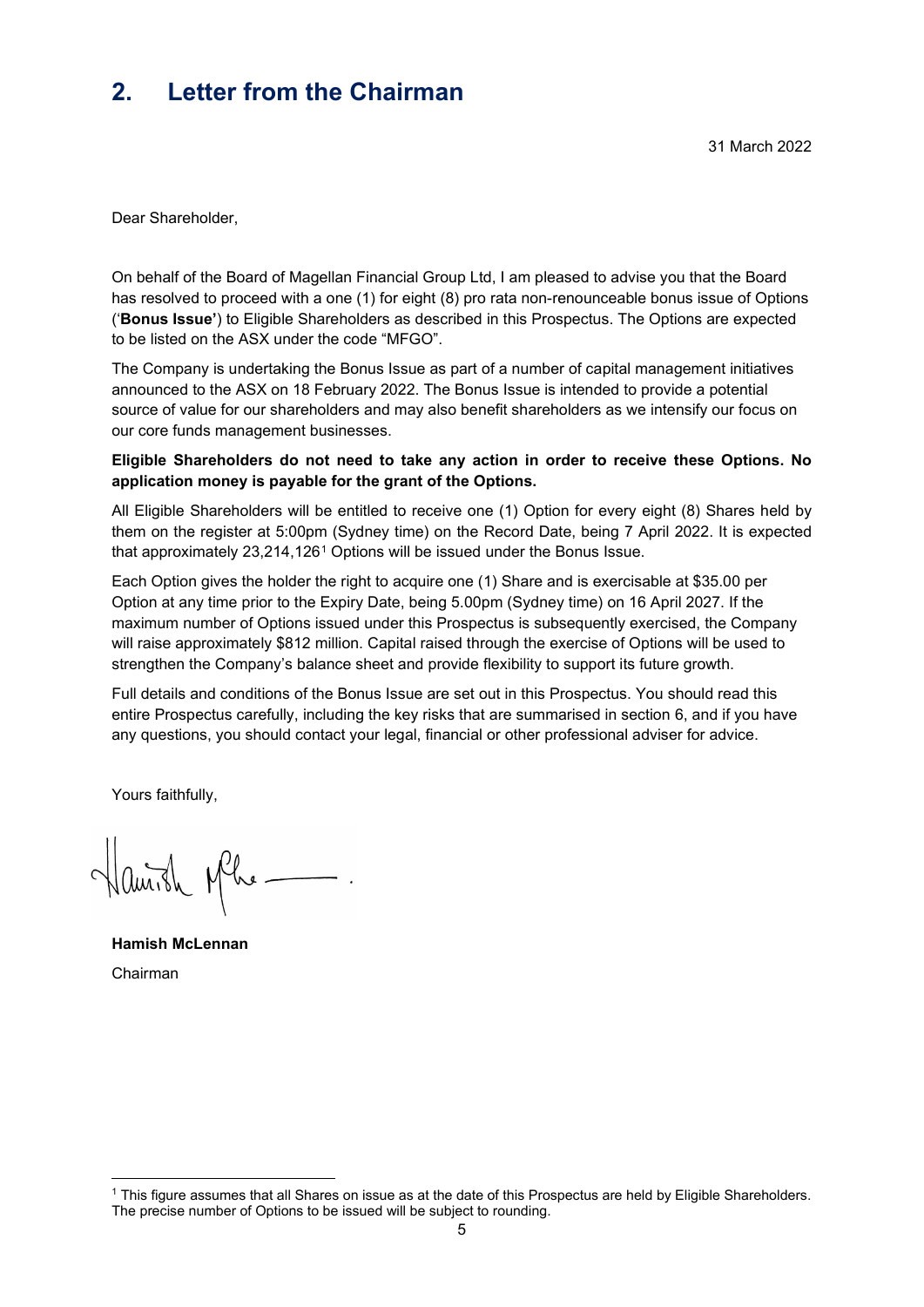# <span id="page-5-0"></span>**3. Important Dates**

| <b>Important Date</b>                                                                              |                                         |
|----------------------------------------------------------------------------------------------------|-----------------------------------------|
| Prospectus lodged with ASIC                                                                        | 31 March 2022                           |
| Prospectus and Appendix 3B lodged with ASX                                                         | 31 March 2022                           |
| Shares trade ex-bonus Option entitlements                                                          | <b>6 April 2022</b>                     |
| Options commence trading on a deferred settlement basis                                            | <b>6 April 2022</b>                     |
| Record Date to determine entitlements under the Bonus<br>Issue                                     | 5:00 pm (Sydney time), 7 April 2022     |
| Expected issue and entry of Options on the register                                                | 14 April 2022                           |
| End of deferred settlement trading                                                                 | <b>14 April 2022</b>                    |
| Normal trading of Options commences on ASX                                                         | 19 April 2022                           |
| Prospectus and Option Exercise Form (including holding<br>statement) sent to Eligible Shareholders | 21 April 2022                           |
| Option exercise period                                                                             | Issue date to 16 April 2027             |
| <b>Expiry Date for Options</b>                                                                     | 5:00 pm (Sydney time), 16 April<br>2027 |

The above dates (except the date of this Prospectus) are subject to change and are indicative only. The Company reserves the right to amend this indicative timetable subject to the Corporations Act and the Listing Rules.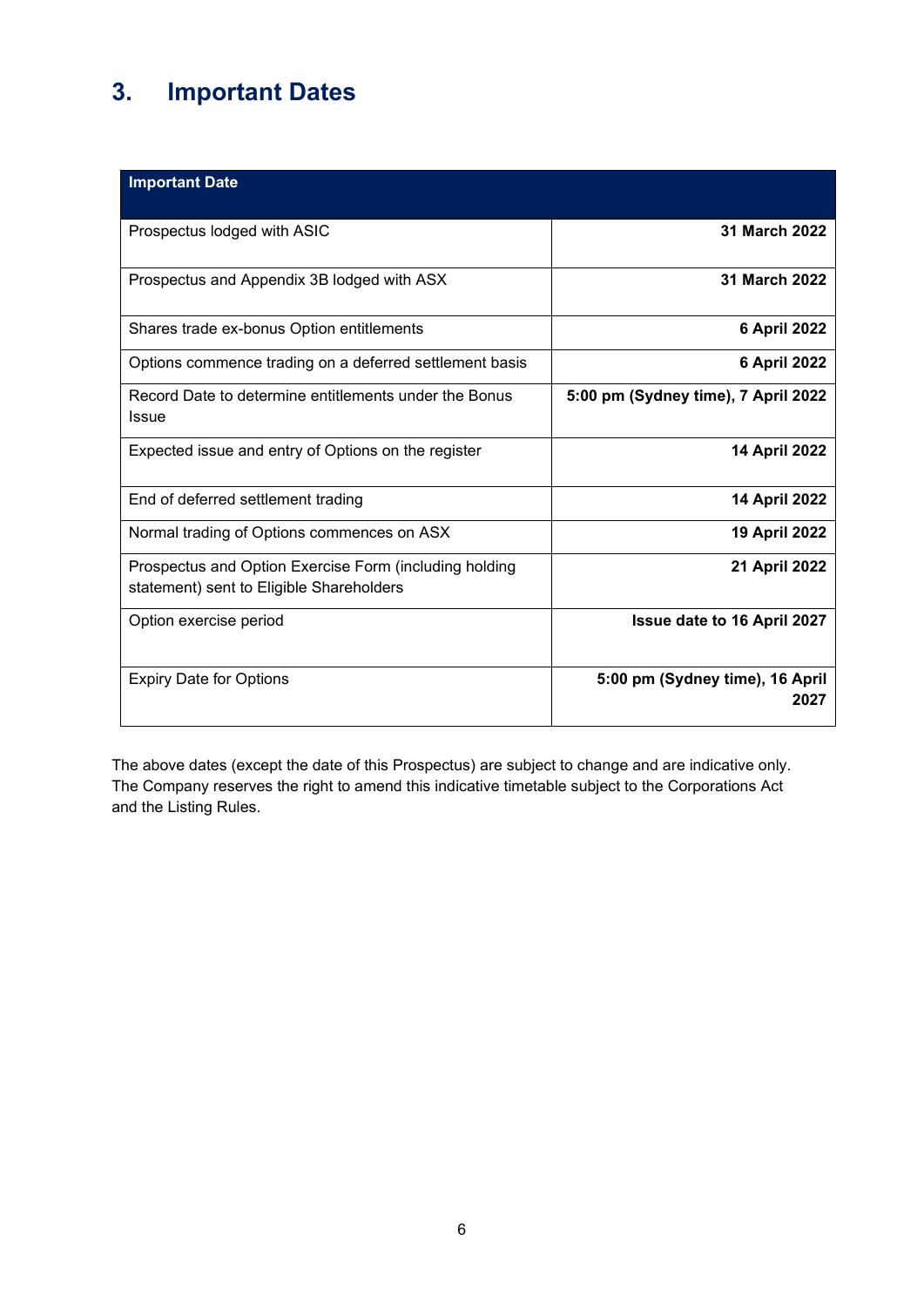# <span id="page-6-0"></span>**4. Bonus Issue Overview**

| <b>Question</b>                                                                                    | <b>Answer</b>                                                                                                                                                                                                                                                                                                                                                                                                       | <b>More</b><br><b>Information</b><br>(Section) |
|----------------------------------------------------------------------------------------------------|---------------------------------------------------------------------------------------------------------------------------------------------------------------------------------------------------------------------------------------------------------------------------------------------------------------------------------------------------------------------------------------------------------------------|------------------------------------------------|
| <b>What is the Bonus</b><br><b>Issue?</b>                                                          | Eligible Shareholders will receive one (1) Option for every<br>eight (8) Shares held by them at 5:00pm (Sydney time) on<br>the Record Date of 7 April 2022.                                                                                                                                                                                                                                                         | 7.1                                            |
| Who is the issuer of<br>the Options and this<br>Prospectus?                                        | Magellan Financial Group Ltd (ACN 108 437 592) is the<br>issuer of the Options and this Prospectus.                                                                                                                                                                                                                                                                                                                 | 5                                              |
| Who is an Eligible<br>Shareholder?                                                                 | Eligible Shareholders are registered holders of Shares as at<br>5:00pm (Sydney time) on the Record Date with a registered<br>address in Australia, New Zealand, Canada (Ontario),<br>Singapore, Hong Kong or any other jurisdiction in which the<br>Company determines, in its sole discretion, it is reasonable<br>to make the offer of Options having regard to applicable<br>laws and ASX Listing Rule 7.7.1(a). | 7.5                                            |
| <b>What do Eligible</b><br><b>Shareholders need</b><br>to do to receive their<br><b>Options?</b>   | Eligible Shareholders do not need to do anything to receive<br>Options under the Bonus Issue.                                                                                                                                                                                                                                                                                                                       | n.a                                            |
| <b>How many Options</b><br>will be issued?                                                         | There will be approximately 23,214,126 Options issued<br>(subject to rounding). This assumes that all Shares on issue<br>as at the date of this Prospectus are held by Eligible<br>Shareholders.                                                                                                                                                                                                                    | 7.1                                            |
|                                                                                                    | In the calculation of any entitlement, fractions will be<br>rounded up to the nearest whole number.                                                                                                                                                                                                                                                                                                                 |                                                |
|                                                                                                    | Eligible Shareholders will receive a holding statement<br>setting out the number of Options issued to them from the<br>Company's Share Registrar, Boardroom Pty Limited.                                                                                                                                                                                                                                            |                                                |
| Is an amount<br>payable upon issue<br>of the Options?                                              | As the Options are being issued as part of a bonus issue,<br>nothing is payable upon issue of the Options and no funds<br>will be raised by the Company unless and until the Options<br>are exercised.                                                                                                                                                                                                              | 7.2                                            |
| What is the<br>maximum amount of<br>money that could be<br>raised if all Options<br>are exercised? | A maximum of \$812 million would be raised if all Options<br>referred to above are exercised.                                                                                                                                                                                                                                                                                                                       | 8                                              |
| How does the<br><b>Company intend to</b><br>use the proceeds<br>raised through the                 | Capital raised through the exercise of Options will be used<br>to strengthen the Company's balance sheet and provide<br>flexibility to support its future growth.                                                                                                                                                                                                                                                   | n.a                                            |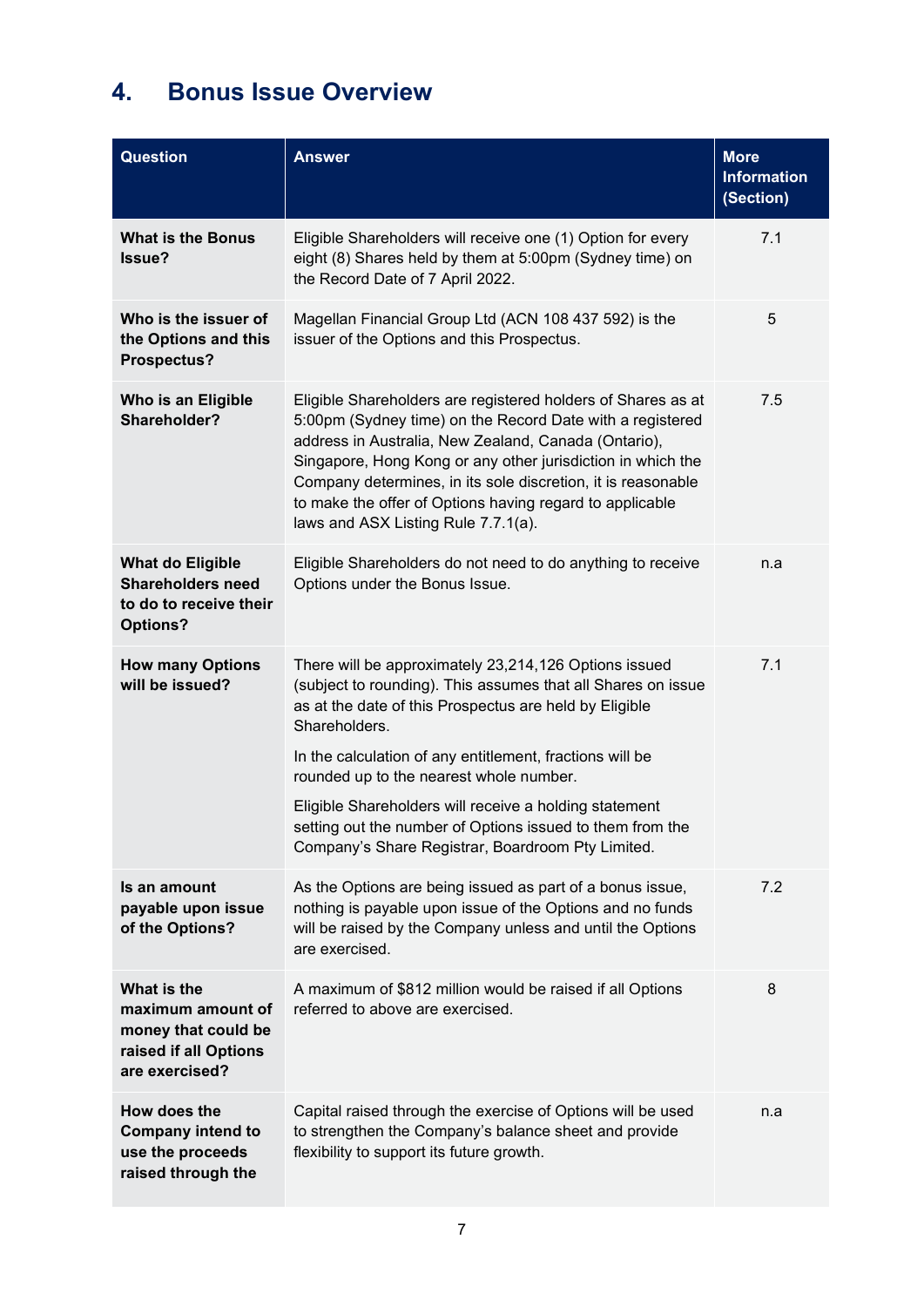| exercise of the<br><b>Options?</b>                                             |                                                                                                                                                                                                                                                                                                                                                                                                                                                                                                                                                                                                                                                                             |     |
|--------------------------------------------------------------------------------|-----------------------------------------------------------------------------------------------------------------------------------------------------------------------------------------------------------------------------------------------------------------------------------------------------------------------------------------------------------------------------------------------------------------------------------------------------------------------------------------------------------------------------------------------------------------------------------------------------------------------------------------------------------------------------|-----|
| <b>Will the Options be</b><br>quoted on ASX?                                   | The Company intends that the Options will be quoted on<br>ASX and will apply to ASX for quotation within seven<br>(7) days of the date of this Prospectus.<br>The Options are expected to be listed on ASX under the<br>code "MFGO".                                                                                                                                                                                                                                                                                                                                                                                                                                        | 7.2 |
| <b>Are the Options</b><br>transferable?                                        | The Options are transferable which means that Option<br>holders who do not wish to exercise some or all of their<br>Options may sell or otherwise transfer their Options on ASX<br>once the Options are listed. There is no guarantee that<br>holders will be able to sell their Options or that they will<br>receive a particular price.                                                                                                                                                                                                                                                                                                                                   | 7.2 |
| When can the<br><b>Options be</b><br>exercised?                                | The Options are exercisable at any time from their date of<br>issue until the Expiry Date, being 5:00pm (Sydney time) on<br>16 April 2027.                                                                                                                                                                                                                                                                                                                                                                                                                                                                                                                                  | 7.2 |
| When do the Options<br>expire?                                                 | The Options expire on the Expiry Date being 5:00pm<br>(Sydney time) on 16 April 2027.                                                                                                                                                                                                                                                                                                                                                                                                                                                                                                                                                                                       | 7.2 |
| <b>What is the Exercise</b><br><b>Price of the Options?</b>                    | Each Option allows the holder to acquire one (1) Share at<br>an Exercise Price of \$35.00 per Option.                                                                                                                                                                                                                                                                                                                                                                                                                                                                                                                                                                       | 7.2 |
| <b>How do Option</b><br>holders exercise their<br><b>Options?</b>              | If you would like to exercise some or all of your Options you<br>can do so on any Business Day prior to, and including, the<br>Expiry Date by completing the Option Exercise Form and<br>paying \$35.00 per Option to the Company via the payment<br>methods set out in the Option Exercise Form.                                                                                                                                                                                                                                                                                                                                                                           | 7.2 |
| <b>Can Option holders</b><br>exercise part of their<br><b>Option holding?</b>  | Yes, however, the minimum number of Options that can be<br>exercised each time is the lower of (a) 100 Options and (b)<br>all the Options held by the Option holder.                                                                                                                                                                                                                                                                                                                                                                                                                                                                                                        | 7.2 |
| What rights are<br>attached to Shares<br>issued on exercise<br>of the Options? | Shares issued on exercise of Options rank equally with<br>other issued Shares of the Company and will be governed<br>by the Constitution, the Corporations Act and the Listing<br>Rules. The rights attaching to each Share include the right<br>to vote at a general meeting of Shareholders (whether<br>present in person, casting votes online or by any<br>representative, proxy or attorney) and the right to receive<br>dividends. Shares issued upon the exercise of Options will<br>only participate in a future dividend or other shareholder<br>action if such Shares have been issued on or prior to the<br>applicable record date for determining entitlements. | 7.4 |
| <b>Key risks</b>                                                               | Eligible Shareholders should be aware that dealing in and<br>exercising Options involves various risks. There are general<br>risks associated with owning securities in publicly listed<br>companies as well as risks specifically related to the                                                                                                                                                                                                                                                                                                                                                                                                                           | 6   |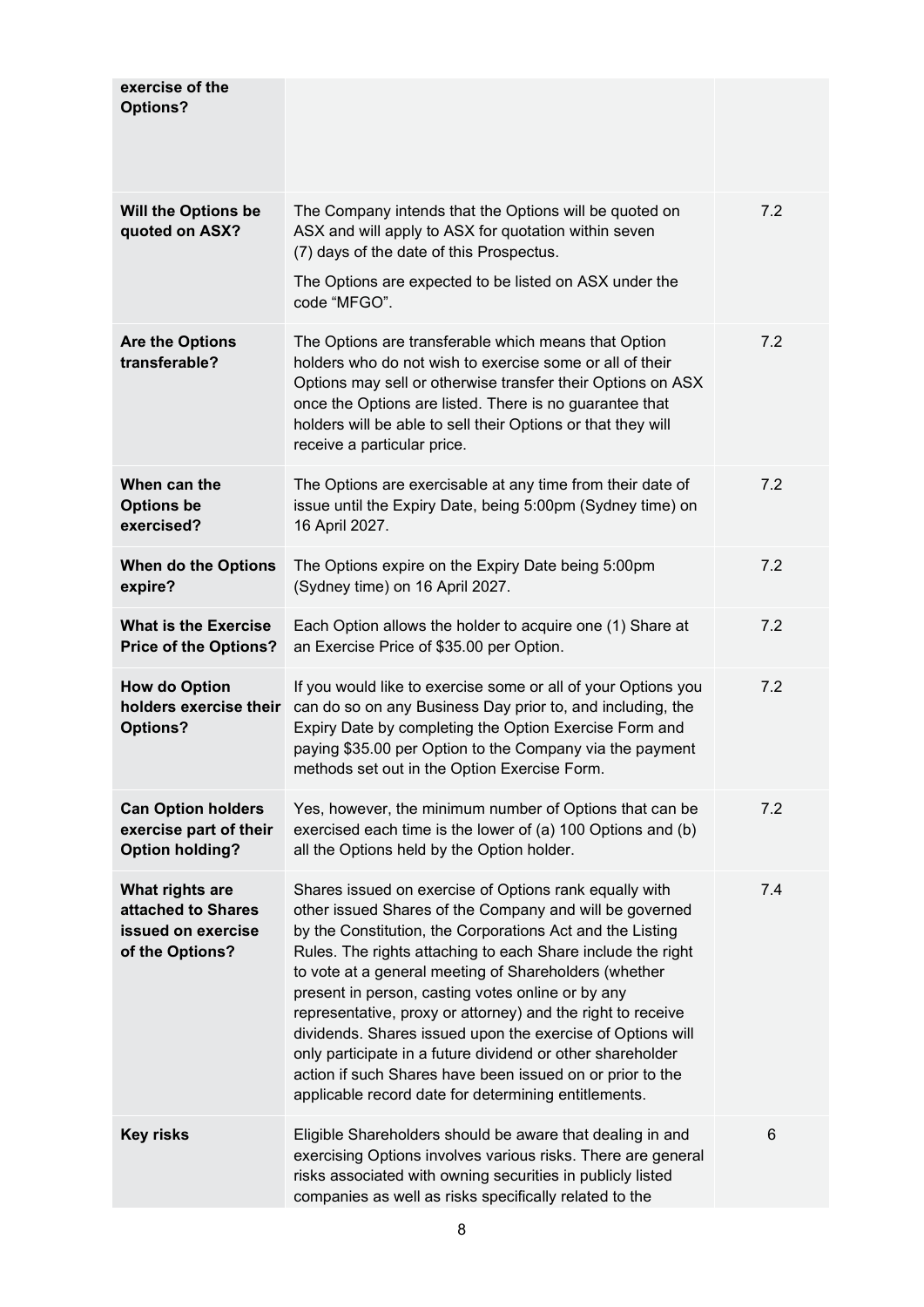Company. The price of securities can go down as well as up due to factors outside the control of the Company.

The key risks associated with an investment in the Company are set out in section 6 of this Prospectus and include the following:

- **General investment risks:** The Group's investments, including those held on behalf of its clients, are exposed to a range of risks which may adversely affect the companies and markets in which the Company invests. These risks include volatility in global securities markets, economic risks, currency risks, interest rate risks, changes in government, fiscal, monetary and regulatory policies (including in relation to the COVID-19 pandemic), changes in accounting standards, global geo-political events and hostilities including acts of terrorism, changes in investor perceptions and environmental, social and governance risks.
- Loss of key personnel: The loss of the Group's key personnel may affect the Company's ability to execute its investment strategies, result in material client redemptions or give rise to an inability to attract new funds under management. This may have a materially adverse impact on the value of the Company's business.
- **Investment Performance Risk:** The Group's assessment of the intrinsic worth of an investment held in client portfolios may be incorrect, the relevant investment objective may not be achieved, and the market may continue to value the securities within the portfolios at prices materially different to the Group's assessment from time to time. This may result in the poor performance of the investment strategies that the Group manages which may result in reduced or no performance fees and lower management fees, client redemptions, inability to attract new clients and may curtail potential future investment products.
- **Reduced ability to retain and attract investors or clients:** With the exception of investors of closed class units in the Magellan Global Fund (ASX: MGF), the Group's funds and institutional mandates provide investors with the ability to redeem or reduce their investment or to terminate investment mandates, as applicable. Any such redemptions or terminations would reduce the Group's funds under management and, therefore, the level of management and performance fees earned. A reduced ability, or inability, to attract new investors or clients for its existing investment strategies or for new strategies, will reduce the Group's ability to grow fee revenue, and/or offset redemptions.
- **Competition risks:** The funds management industry is highly competitive. Actions of current or future competitors may result in loss of funds under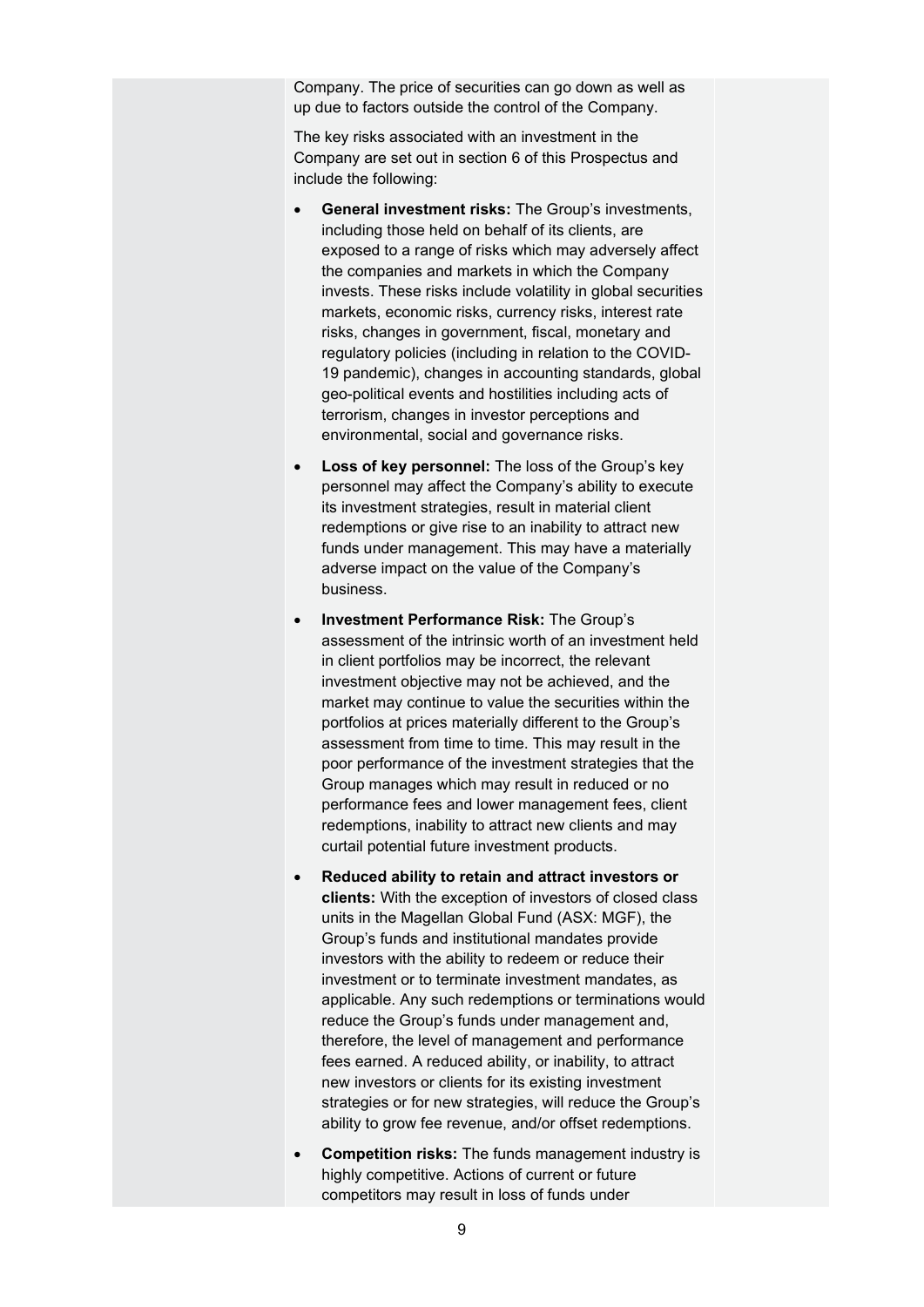|                                                | management, reduction in management and<br>performance fee revenue, reduced earnings margins or<br>lower market share, and may have a material adverse<br>impact on the Company's financial performance and<br>growth prospects.                                                                                                                                     |     |
|------------------------------------------------|----------------------------------------------------------------------------------------------------------------------------------------------------------------------------------------------------------------------------------------------------------------------------------------------------------------------------------------------------------------------|-----|
| How can further<br>information be<br>obtained? | Please contact the Company's Share Registrar, Boardroom<br>Pty Limited on 1300 005 016 (from within Australia) or +61<br>2 9290 9600 (from outside Australia) if you have questions<br>relating to the Bonus Issue. Alternatively, please contact<br>your legal, financial or other professional adviser.<br>If you are uncertain as to whether an investment in the | n.a |
|                                                | Company is suitable for you, please contact your legal,<br>financial or other professional adviser.                                                                                                                                                                                                                                                                  |     |

The above table is a summary only. This Prospectus should be read in full before making any decisions in relation to the Options, including whether or not to exercise your Options.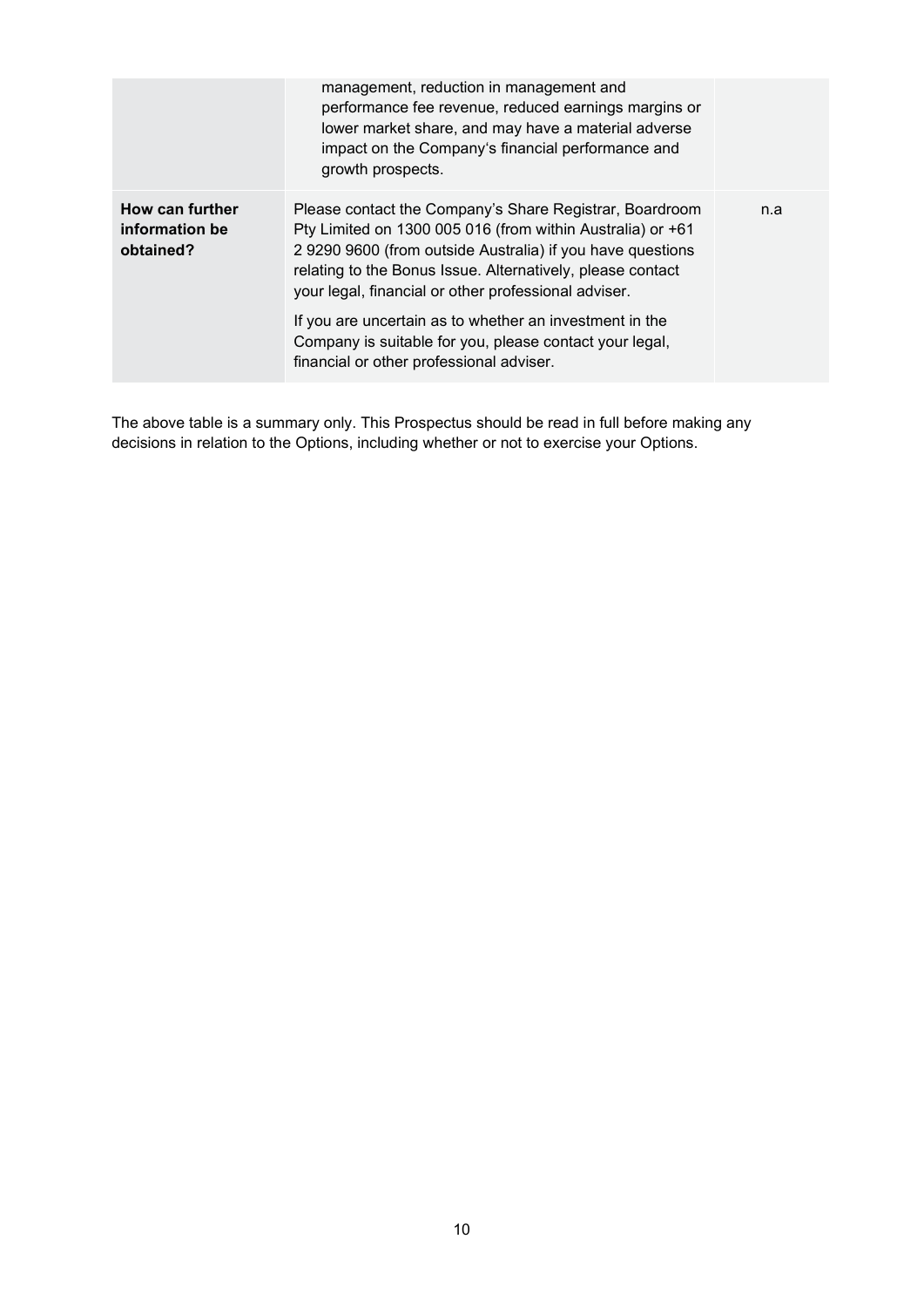# <span id="page-10-0"></span>**5. Overview of the Company**

### **5.1 Overview**

The Group is a specialist fund manager that has four core investment strategies – Global Equities, Global Listed Infrastructure, Sustainable and Australian Equities (via Airlie Funds Management). The Group manages these strategies on behalf of retail investors in Australia and New Zealand and institutional investors located in Australia and around the world.

The Group's funds management activities are its core business and is the driver of the Company's revenues, profitability and, therefore, dividends paid to shareholders. The primary component of the Company's revenues is the management fees that it earns on the investment strategies the Group manages for clients. Management fees are based on funds under management ("FUM") and thus management fee revenue will be driven by the Group's FUM. Changes in FUM itself are driven primarily by investment performance and also by client inflows, outflows and distributions. From time to time the Group may also earn performance fees if its funds and mandates achieve certain performance hurdles. Performance fees are lumpy and do not occur evenly from period to period.

The Company invests a meaningful portion of its capital in its investment strategies alongside clients through a fund investments portfolio. It has also made selective investments directly on its balance sheet external to its funds that meet a number of key criteria and that the Company anticipates over time will add to its intellectual capital, provide meaningful diversification and optionality, and generate attractive returns for shareholders.

# **5.2 Recent developments**

#### *Employee Option Issue*

The Company is establishing an employee share option scheme under which it expects to issue up to 10,000,000 unlisted options to employees of the Group for nil consideration ("Employee Option Issue")[2.](#page-10-1) Options issued under the Employee Option Issue ("Employee Option") will have materially the same terms as the Bonus Options (as set out in section [7.2\)](#page-18-2) and are summarised below:

| <b>Entitlement</b> | Each Employee Option entitles the registered holder(s) of the Employee Option<br>to subscribe for, or be issued with, transferred or allocated one fully paid Share<br>at an exercise price of \$35.00 in accordance with the Employee Option terms.                                                      |
|--------------------|-----------------------------------------------------------------------------------------------------------------------------------------------------------------------------------------------------------------------------------------------------------------------------------------------------------|
| <b>Vesting</b>     | The Employee Options will be subject to vesting conditions (to be set out in the<br>employee share option scheme) which will include remaining an officer,<br>employee, contractor or consultant (as applicable) of the Group up to 5.00pm<br>AEST on 1 September 2024.                                   |
| <b>Transfer</b>    | Subject to limited exceptions, the Employee Options are not transferable.                                                                                                                                                                                                                                 |
| <b>Expiry</b>      | An Employee Option will expire at 5.00pm (Sydney time) on 16 April 2027. Any<br>Employee Option not exercised on or before that time will automatically lapse.                                                                                                                                            |
| <b>Exercise</b>    | Subject to compliance with the Company's securities trading policy or as<br>otherwise determined by the Board, a vested Employee Option may be<br>exercised by delivery to the Company of a duly completed Employee Option<br>exercise form, together with payment to the Company of \$35.00 per Employee |

<span id="page-10-1"></span> $<sup>2</sup>$  The Company may determine to issue fewer than 10,000,000 Employee Options at the closing date set out in</sup> the prospectus for the Employee Option Issue. If the Company does not issue 10,000,000 Employee Options at the closing date set out in the prospectus for the Employee Option Issue, it reserves the discretion to make supplementary offers of the residual amount to eligible employees.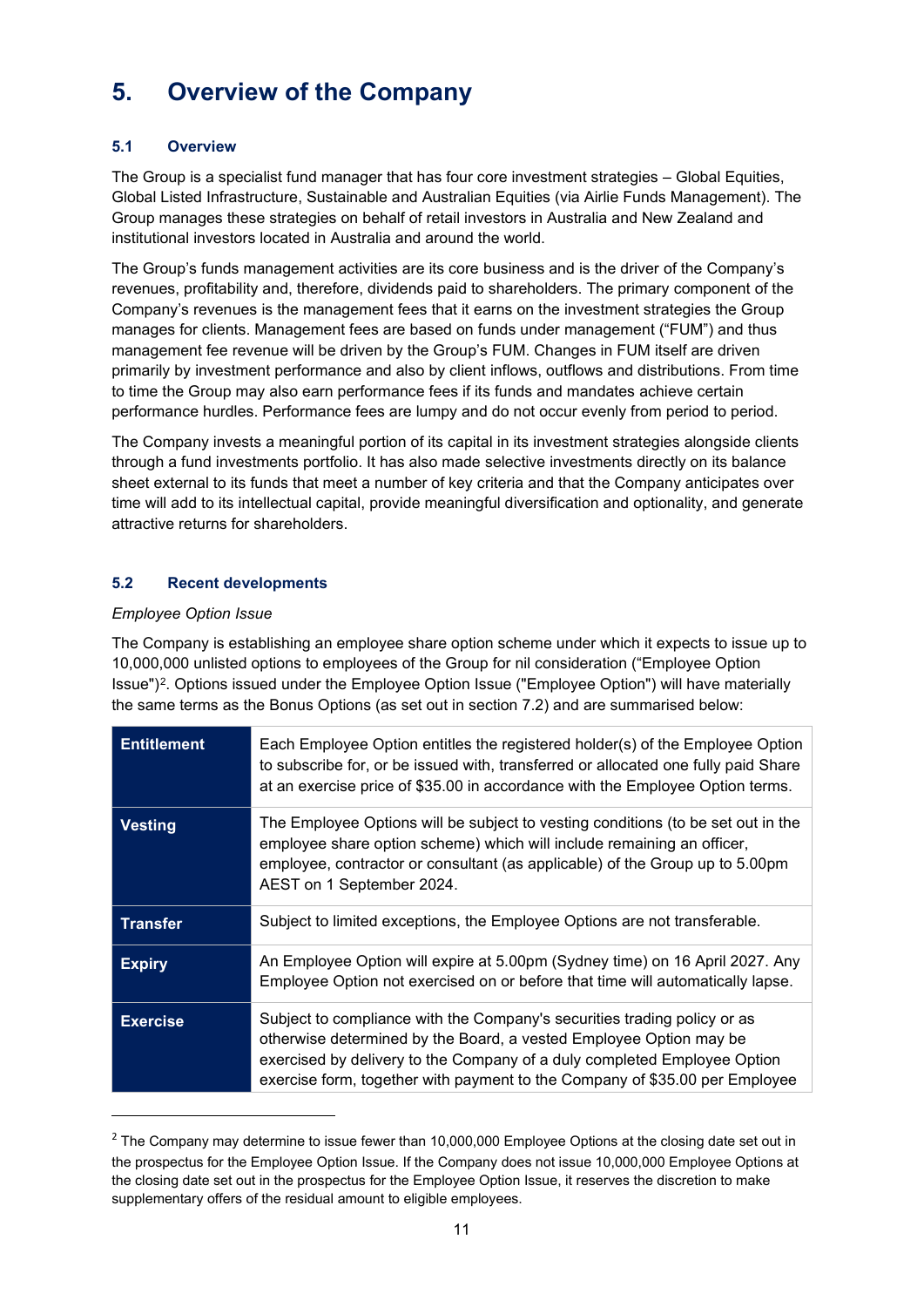|                                                                         | Option being exercised. Alternatively, a vested Employee Option may also be<br>exercised without any cash payment being made, by the holder electing to<br>satisfy the requirement to pay the exercise price by setting off the total<br>applicable exercise price amount of the Employee Options against the number<br>of Shares of equivalent value which they are entitled to receive on exercise<br>subject to the Employee Option terms.<br>Employee Option holders can exercise part of their Employee Option holding.<br>However, the minimum number of Employee Options that can be exercised<br>each time is the lower of: (a) 100 Employee Options and (b) all the Employee<br>Options held by the Employee Option holder. |
|-------------------------------------------------------------------------|--------------------------------------------------------------------------------------------------------------------------------------------------------------------------------------------------------------------------------------------------------------------------------------------------------------------------------------------------------------------------------------------------------------------------------------------------------------------------------------------------------------------------------------------------------------------------------------------------------------------------------------------------------------------------------------------------------------------------------------|
|                                                                         |                                                                                                                                                                                                                                                                                                                                                                                                                                                                                                                                                                                                                                                                                                                                      |
| <b>Issue of Shares</b>                                                  | The Company must issue or transfer to the Employee Option holder one Share<br>on exercise of an Employee Option within 10 Business Days of the date on<br>which an Employee Option exercise took effect. Shares so issued will rank<br>equally with other issued Shares of the Company from the date of issue.                                                                                                                                                                                                                                                                                                                                                                                                                       |
| <b>Dividend</b><br><b>Entitlement</b>                                   | Employee Options do not carry any dividend entitlement until they are<br>exercised and Shares are allotted.                                                                                                                                                                                                                                                                                                                                                                                                                                                                                                                                                                                                                          |
| <b>Voting Rights</b>                                                    | The Employee Options do not confer on the holder a right to receive notices of<br>general meetings (except as may be required by law), nor any right to attend,<br>speak at or vote at general meetings of the Company.                                                                                                                                                                                                                                                                                                                                                                                                                                                                                                              |
| <b>Participating</b><br><b>Rights</b>                                   | An Employee Option holder may only participate in new issues of securities to<br>holders of Shares in the Company if the Employee Option has been exercised<br>and Shares allotted in respect of the Employee Option before the record date<br>for determining entitlements to the issue.                                                                                                                                                                                                                                                                                                                                                                                                                                            |
| Adjustments,<br><b>Reconstructions</b><br>and Alterations<br>of Capital | The Employee Options will be subject to the same provisions with respect to<br>adjustments for reconstructions and alterations of capital that apply to the<br>Bonus Options (refer to section 7.2).                                                                                                                                                                                                                                                                                                                                                                                                                                                                                                                                 |
| <b>Change of</b><br>control                                             | If a change of control event occurs, or the Board determines such event is<br>likely to occur, the Board may in its absolute discretion determine the manner<br>in which any or all of the Employee Options will be dealt with.                                                                                                                                                                                                                                                                                                                                                                                                                                                                                                      |
| <b>Forfeiture</b>                                                       | Unless otherwise determined by the Board, Employee Options will be forfeited<br>if the officer, employee, contractor or consultant (as applicable) ceases to be<br>employed or otherwise engaged by the Group.                                                                                                                                                                                                                                                                                                                                                                                                                                                                                                                       |
| <b>Unquoted</b>                                                         | The Employee Options will not be quoted on ASX.                                                                                                                                                                                                                                                                                                                                                                                                                                                                                                                                                                                                                                                                                      |
| <b>ASX Listing</b>                                                      | The Company must make an application for quotation of Shares issued on<br>exercise of the Employee Options on ASX in accordance with the Listing<br>Rules.                                                                                                                                                                                                                                                                                                                                                                                                                                                                                                                                                                           |
|                                                                         | A prospectus for the Employee Option Issue will be lodged with ASIC and ASX<br>once finalised. This is expected to occur on or around 31 March 2022.                                                                                                                                                                                                                                                                                                                                                                                                                                                                                                                                                                                 |
|                                                                         | Further information about the Company is set out in the documents specified in<br>section 9.1.                                                                                                                                                                                                                                                                                                                                                                                                                                                                                                                                                                                                                                       |

Further information about the Company is set out in the documents specified in section [9.1.](#page-25-1)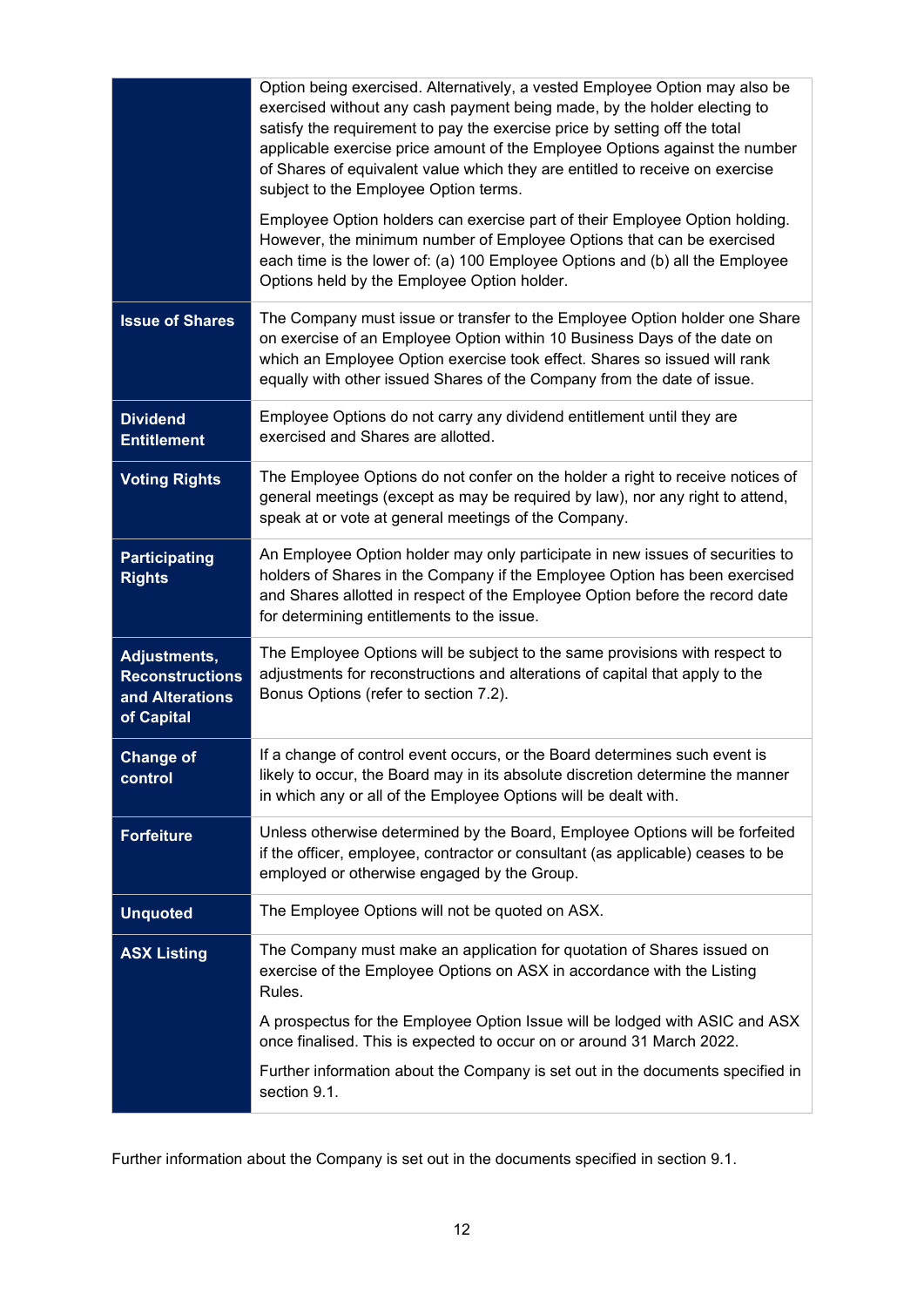### **5.3 Share Price**

The highest, lowest and last recorded market sale prices of the Company's Shares in the last 3 months prior to the date of this Prospectus are:

|                | <b>Price</b> | <b>Date</b>      |
|----------------|--------------|------------------|
| <b>Highest</b> | \$21.70      | 18 February 2022 |
| Lowest         | \$13.86      | 15 March 2022    |
| Last           | \$16.29      | 30 March 2022    |

Investors should note that past performance is not necessarily an indicator of future performance.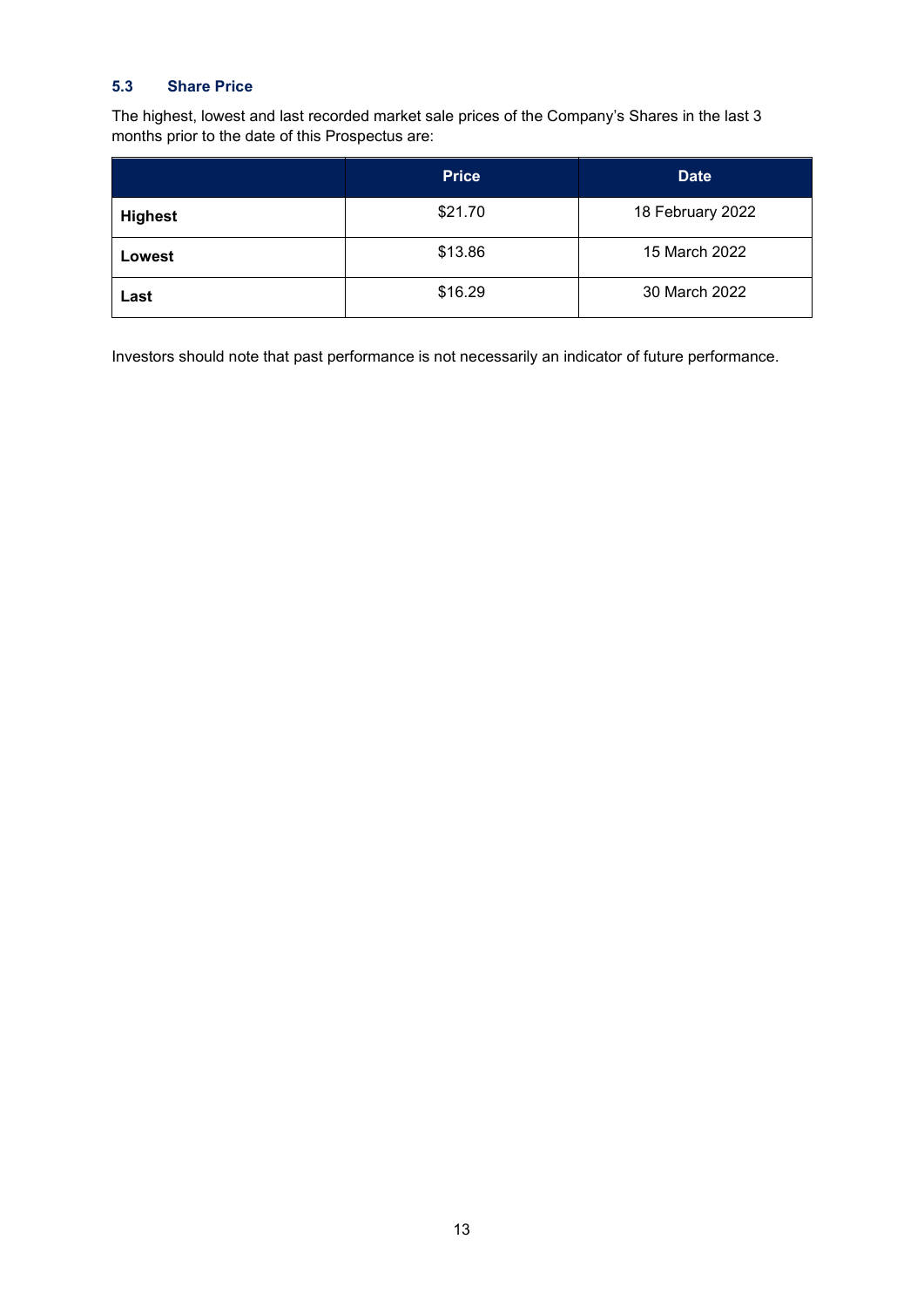# <span id="page-13-0"></span>**6. Risk Factors**

Investors should be aware that dealing in and exercising Options involves various risks. There are general risks associated with owning securities in publicly listed companies as well as risks specifically related to the Company. The price of securities can go down as well as up due to factors outside the control of the Company.

Some of the key factors which may affect the future earnings of the Company, the market price of its Shares and the price at which the Options may trade include:

#### **6.1 Risks relating to holding Options**

#### (a) ASX liquidity

The liquidity of trading in Options on the ASX may be limited at times and may affect an Option holder's ability to buy or sell Options.

#### (b) Share price

The Share Price may not exceed the Exercise Price of the Options during the exercise period. In such circumstances an Option holder is likely to let the Options lapse without any value being realised.

#### (c) Timing of receipt of Shares on exercise of Options

The Company must issue or transfer to the Option holder one (1) Share on exercise of an Option within 5 Business Days of the date on which the Option exercise took effect. There is a risk that the Company's Share price may fall below the Exercise Price during the period between exercise of the Option and issue or transfer of Shares. In addition, where an Option holder exercises an Option within 5 Business Days of a record date for a future dividend or other corporate action undertaken by the Company, there is a risk that the Option holder may not be issued or transferred Shares until after the relevant record date for determining entitlements has passed and will therefore be unable to participate in the future dividend or other corporate action.

#### **6.2 General risks regarding the Company and the industry in which it operates**

#### (a) Attracting and retaining employees

The Group relies on its ability to attract, train and retain highly skilled employees, portfolio managers and investment professionals to generate future earnings and returns. If the Group is unable to attract and retain such employees, this may adversely impact its ability to execute its investment strategies, attract and retain clients and retain and grow funds under management.

#### (b) Changes in Regulation risk

There is a risk that a change in legislation or regulations governing a security, sector or financial market could have an adverse impact on the Group or the funds and institutional mandates managed by the Group. A change in legislation or regulations can increase the costs of operating the Group's business and/or change the competitive landscape and result in a loss of profits to the Company.

#### (c) Client concentration risk

Whilst the Company views the Group's business as well diversified by reference to its clients, it is possible that the loss of a small number of clients could have a meaningful impact on the revenue and profitability of its business.

#### (d) Competition risks

The funds management industry is highly competitive, with a significant number of existing investment professionals and new companies regularly developing new products and establishing funds management businesses. Actions of current or future competitors may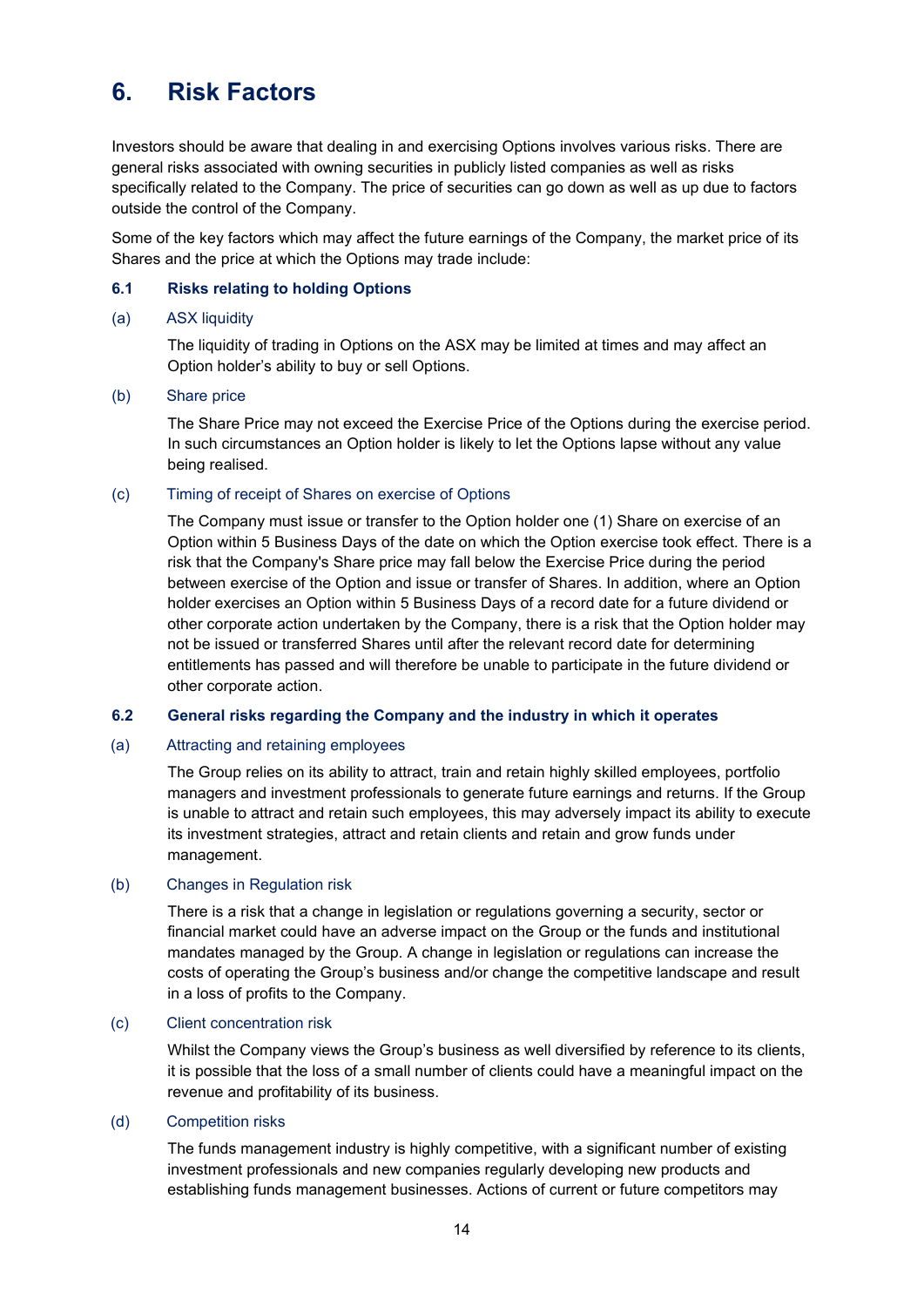result in loss of funds under management, reduction in management and performance fee revenue, reduced earnings margins or lower market share, and may have a material adverse impact on the Group's financial performance and growth prospects.

#### (e) Coronavirus risk

The impact of COVID-19 in the countries and markets in which the Group operates or invests on behalf of its clients remain susceptible to economic recessions or downturns which could cause a material contraction in the markets and sectors in which the Group operates or invests. These economic disruptions could have a material adverse impact on the Company's operating and financial position and performance, as well as affect the price of the Company's Shares and the Options.

COVID-19 has resulted in significant market falls and volatility including in the prices of securities trading on ASX and on other foreign securities exchanges. Many of the risks highlighted in this Section 6 are likely to be heightened due to the impacts of the COVID-19 pandemic. There is continued uncertainty as to the further impact of COVID-19 including in relation to governmental action, potential taxation changes, work stoppages, lockdown, quarantines, travel restrictions, vaccine efficacy and availability and the impact on the global economy and share markets.

#### (f) Counterparty and credit risk

There is a risk that the Company may incur a loss arising from the failure of another party to a contract to meet its obligations. Counterparty risk arises primarily from investments in cash, derivatives and currency transactions. Substantial losses could be incurred if a counterparty fails to deliver on its contractual obligations including as a result of its bankruptcy.

#### (g) Cybersecurity risk

There is a risk that the Company's business could be materially adversely impacted as a result of a cybersecurity attack such as a cryptolocker or denial of service attack. The Group could also experience a data leakage of sensitive client and proprietary information as a result of an attack or due to human error. Such events could result in a financial loss, loss of clients, reputational damage and a loss of funds under management which could materially and adversely impact the value of the Group's business.

#### (h) Economic conditions

The operating and financial performance of the Group is influenced by a variety of general economic and business conditions including the level of inflation, interest rates and exchange rates and government fiscal, monetary and regulatory policies. A prolonged deterioration in domestic or general economic conditions, including an increase in interest rates or a decrease in consumer and business demand, could be expected to have a material adverse impact on the financial performance of the Group's business.

#### (i) Foreign currency risk on the Company's earnings

Foreign currency risk is the risk that the fair value or cash flows arising from revenues, a financial commitment or recognised asset or liability will fluctuate due to changes in foreign exchange rates. The Group is exposed to foreign currency risk on:

- cash and term deposits denominated in foreign currency;
- investments denominated in foreign currency along with their respective distributions received/receivable and outstanding settlements/payments for purchases or sales of equities;
- management and performance fees receivable denominated in a foreign currency;
- payables denominated in a foreign currency namely supplier invoices and firm commitments; and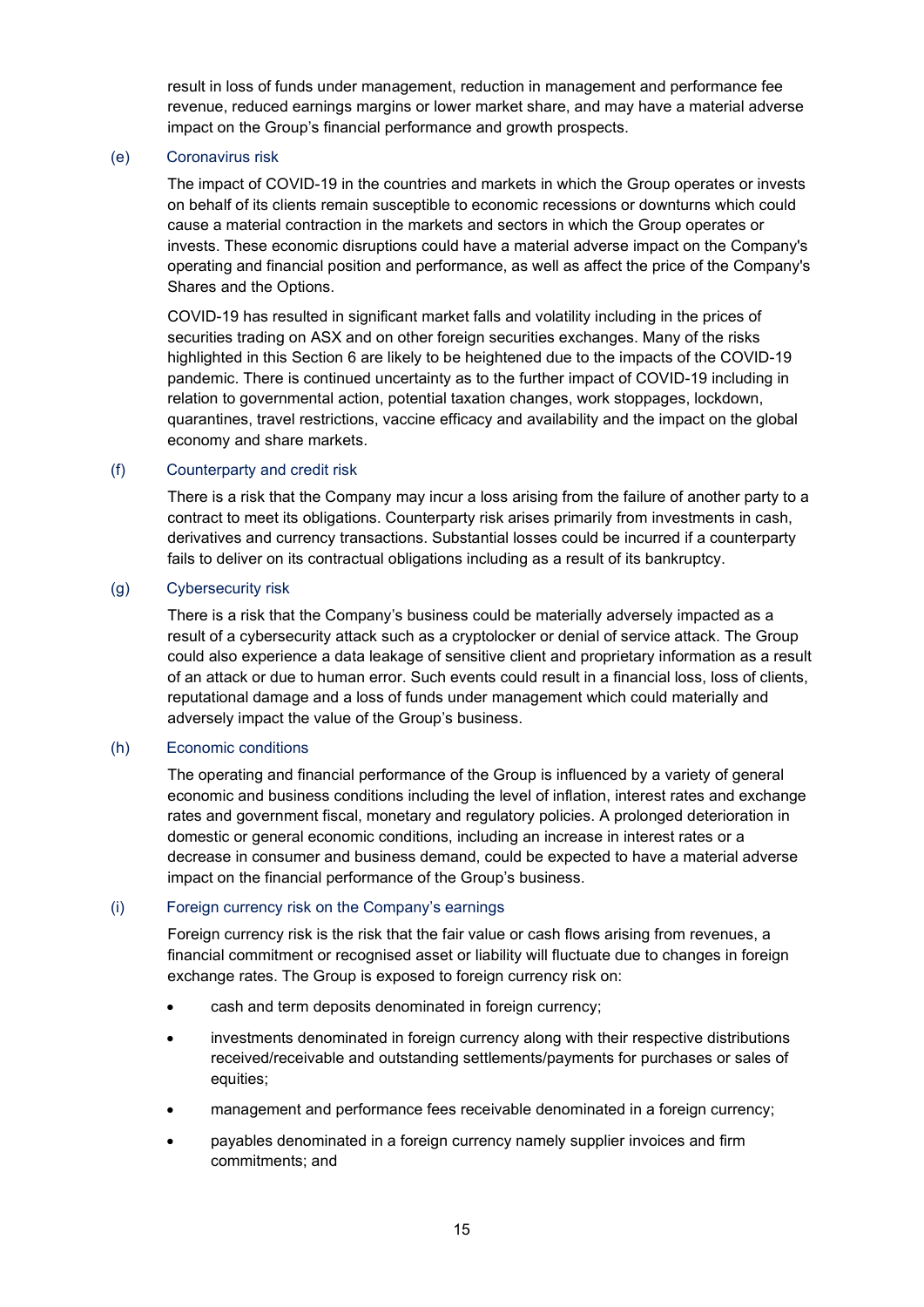• translation of the revenues and expenses and the fair value of assets or liabilities of US based foreign subsidiaries.

#### (j) General investment risks

As a global investor, the Group's investments, including those held on behalf of its clients, are exposed to a range of risks including volatility in global securities markets, economic risks, currency risks, interest rate risks, changes in government, fiscal, monetary and regulatory policies (including in relation to the COVID-19 pandemic), changes in accounting standards, global geo-political events and hostilities including acts of terrorism, changes in investor perceptions and environmental, social and governance risks, all of which may adversely affect the companies and markets in which the Group's invests.

#### (k) Investment performance risk

The performance of the Group in providing its investment management services is dependent on its expertise, the level of research it undertakes and ultimately the outcomes of its investment decisions. The Group's assessment of the intrinsic worth of an investment held in client portfolios may be incorrect, the relevant investment objective may not be achieved, and the market may continue to value the securities within portfolios at prices materially different to the Company's assessment from time to time, which may result in the poor performance of the investment strategies that the Company manages.

Sustained periods of poor performance, poor investment decisions and/or unfavourable market movements may result in reduced or no performance fees and lower management fees, client redemptions, inability to attract new clients and may curtail potential future investment products.

#### (l) Information technology risk

The Group is dependent upon the information technology software and hardware used in its business. If any of the Group's business operations or systems, or those of its outsourced service providers, are damaged or disrupted, the Group could suffer financial loss, incur liability to clients, experience regulatory issues or damage to its reputation.

#### (m) Litigation risk

The Group may be exposed to litigation from time to time by third parties such as clients, shareholders or regulators related, but not limited to, professional negligence, investment losses or product liability claims. To the extent that the costs of such litigation are not covered by insurance policies, these may have a material adverse impact on the financial performance or position of the Company.

#### (n) Liquidity risk

The Company may encounter difficulty in meeting obligations associated with its financial liabilities on their due dates and may be forced to sell financial assets at a value which is less than they are worth in order to fund these liabilities.

#### (o) Loss of key personnel

Loss of key personnel may affect the Group's ability to execute its investment strategies, result in material client redemptions or give rise to an inability to attract new funds under management. This may have a materially adverse impact on the value of the Company's business. As at the date of this Prospectus, Hamish Douglass, the Company's Chief Investment Officer, is on a medical leave of absence and there is no set date for his return to the Company. Chris Mackay, the Company's inaugural Chairman and Chief Investment Officer from inception in 2006 to 2012 will oversee the portfolio management of the Group's global equity retail funds and global equity institutional mandates.

#### (p) Product concentration risk

As at 11 March 2022, the Group managed \$69.1 billion in funds under management across four key investments strategies: Global Equities, Global Listed Infrastructure, Sustainable and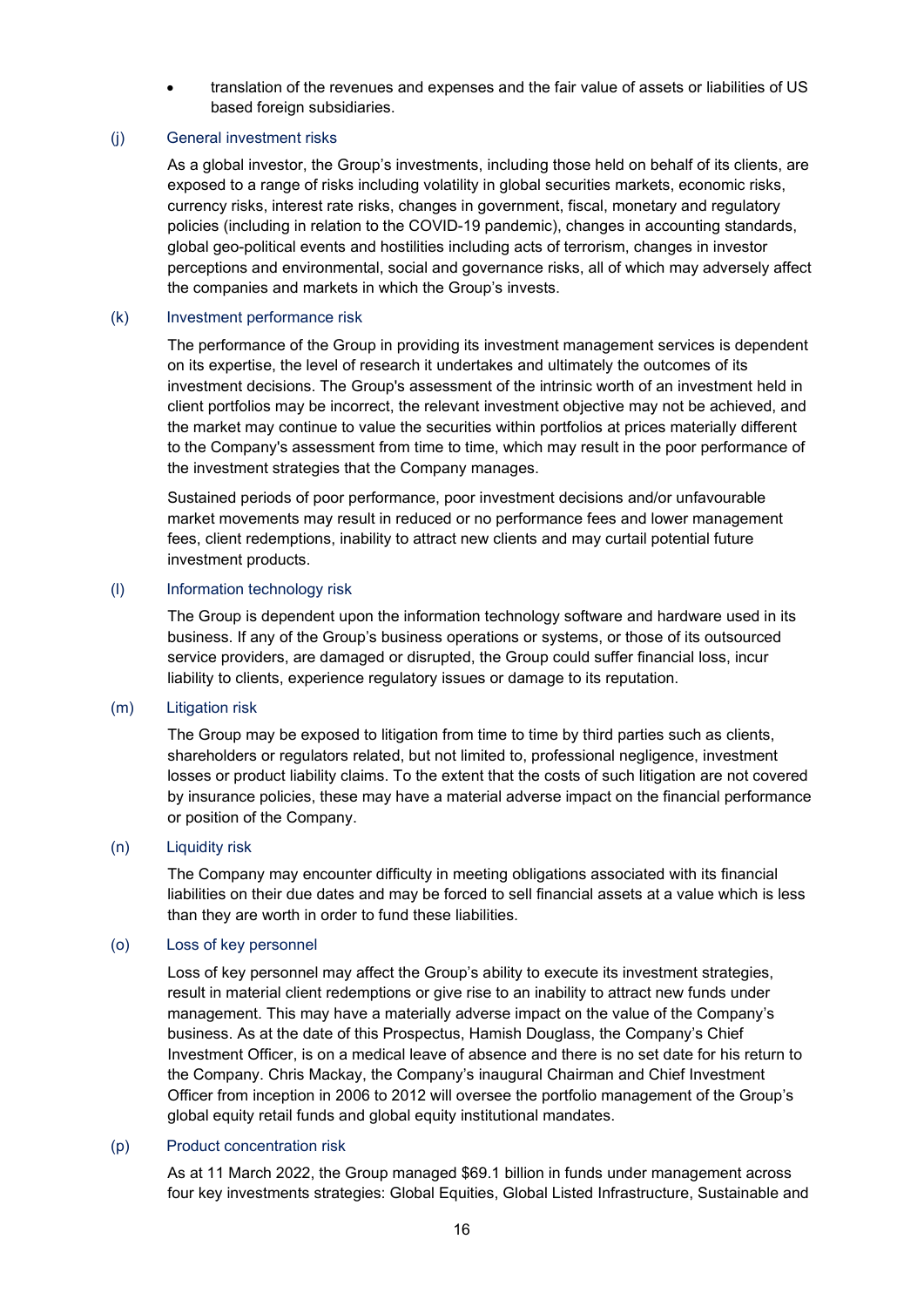Australian Equities. There is a risk that adverse stock market movements, poor investment performance or client redemptions from funds or mandates associated with a specific investment strategy could have a material adverse impact on the revenue and profitability of the Group.

#### (q) Reduced ability to retain and attract investors or clients

With the exception of investors of closed class units in the Magellan Global Fund (ASX: MGF), the Group's funds and institutional mandates provide investors with the ability to redeem or reduce their investment or to terminate investment mandates, as applicable. Any such redemptions or terminations would reduce the Group's funds under management and, therefore, the level of management and performance fees earned.

A reduced ability, or inability, to attract new investors or clients for its existing investment strategies or for new strategies, will reduce the Group's ability to grow fee revenue, and/or offset redemptions.

#### (r) Regulatory compliance risk

As a global investor, the Group is subject to extensive legislation, regulation and supervision by a number of regulatory bodies in multiple jurisdictions. There is a risk that the Group or its products and services do not comply with all legislative and regulatory requirements applicable to the Group.

#### (s) Reputational risk

Damage to the Group's reputation may adversely impact its ability to attract and retain clients. This may occur as a result of, amongst other things:

- a failure to address actual, potential or perceived conflicts of interest;
- a regulatory breach or incident;
- employee misconduct;
- litigation against the Company; and
- action or inaction that could be perceived by clients, consultants, service providers or regulators to be inappropriate, unethical or inconsistent with regulatory requirements.

#### (t) Securities price risk

There are general risks associated with an investment in the share market. As such, the value of the Company's Shares and Options may rise or fall, depending on the financial position and operating performance of the Company and other factors, including negative sentiment towards the Company and brand damage associated with negative media attention and press coverage. Further, the market price of the Company's Shares and Options will fluctuate due to various factors, many of which are non-specific to the Company, including recommendations by brokers and analysts, Australian and international general economic conditions, inflation rates, interest rates, changes in government, fiscal, monetary and regulatory policies, global geo-political events, wars and hostilities and acts of terrorism, investor perceptions and volatility in global markets. In the future, these factors may affect the price at which an Option holder is able to sell their Options (or Shareholders sell their underlying Shares). This may result in the market price received for the Shares issued upon the exercise of Options being less than the price that an Option holder paid to exercise their Options.

#### (u) Service provider risk

The Group relies on a number of service providers to provide operational and administrative functions for its funds and institutional mandates. Failure of a key service provider to deliver services to the Group in accordance with its contractual obligations may result in a financial loss or loss of clients resulting in a loss of funds under management.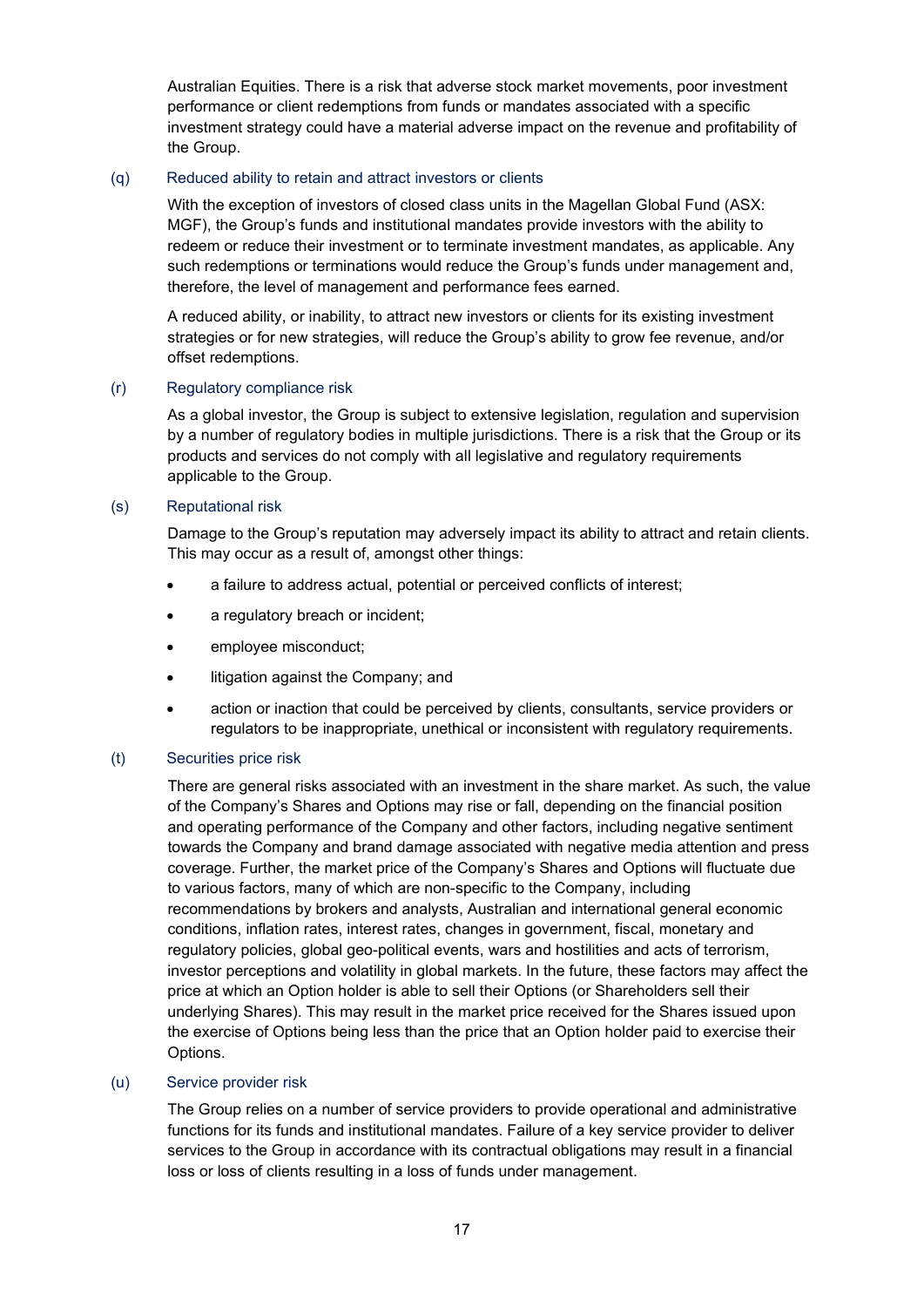#### (v) Strategic risk

Poor strategic decisions or an inability to execute strategic decisions effectively may adversely impact the revenue and profitability of the Group. As part of the Group's corporate strategy, the Group may establish new investment strategies, funds or businesses in the future, which may introduce additional risks and uncertainty into the business and which may adversely impact its value.

#### (w) Taxation risk

Future changes in taxation legislation in Australia and in other jurisdictions, including changes in interpretation or application of the law by the courts or taxation authorities in Australia or other jurisdictions, may impact the Company's earnings or its future tax liabilities or may affect taxation treatment of an investment in the Company's securities, or the holding or disposal of those securities. As previously announced to Shareholders, the *Treasury Laws Amendment (2021 Measures No. 2) Bill 2021* became law in September 2021 and abolishes the offshore banking unit regime. This will remove the concessional tax rate of 10% applying to certain income and expenses of the Company's main operating subsidiary, Magellan Asset Management Limited, from 1 July 2023. This change is likely to result in the Company paying higher income tax in Australia and increase the franking credits available to shareholders.

#### (x) Trading risk

The Group may suffer financial loss or reputational damage or, may lose clients leading to a reduction in funds under management as a result of a trading (or related) error.

#### (y) Unit pricing risk

The Group acts as the responsible entity to several registered and unregistered managed investment schemes ("funds") in Australia. As such, the Group bears the risk of any unit pricing error made in the calculation of unit prices on behalf of these funds. An incorrect unit price may result in a material financial loss to the fund(s) or the underlying investors and may lead to a loss of funds under management. The Group may be required to compensate the fund(s) or investors for material losses resulting from unit pricing errors.

If you do not exercise the Options, because you sell those Options on-market, allow those Options to expire without being exercised, or do not receive Options because you are an overseas Shareholder in a jurisdiction where the offer is not being made, and other Option holders exercise their Options, your shareholding will be diluted.

The above list of risk factors is not exhaustive. The above risks, and others not specifically referred to above, may in the future materially affect the financial performance of the Company and the value of an Option issued under this Prospectus and any Share which is issued as a result of the exercise of an Option. Therefore, no assurances or guarantees of future profitability, distributions, payment of dividends, returns of capital or performance of the Company or its securities can be provided by the Company.

If you have doubts as to whether you should exercise your Options and acquire Shares, you should consult with your legal, financial or other professional adviser immediately.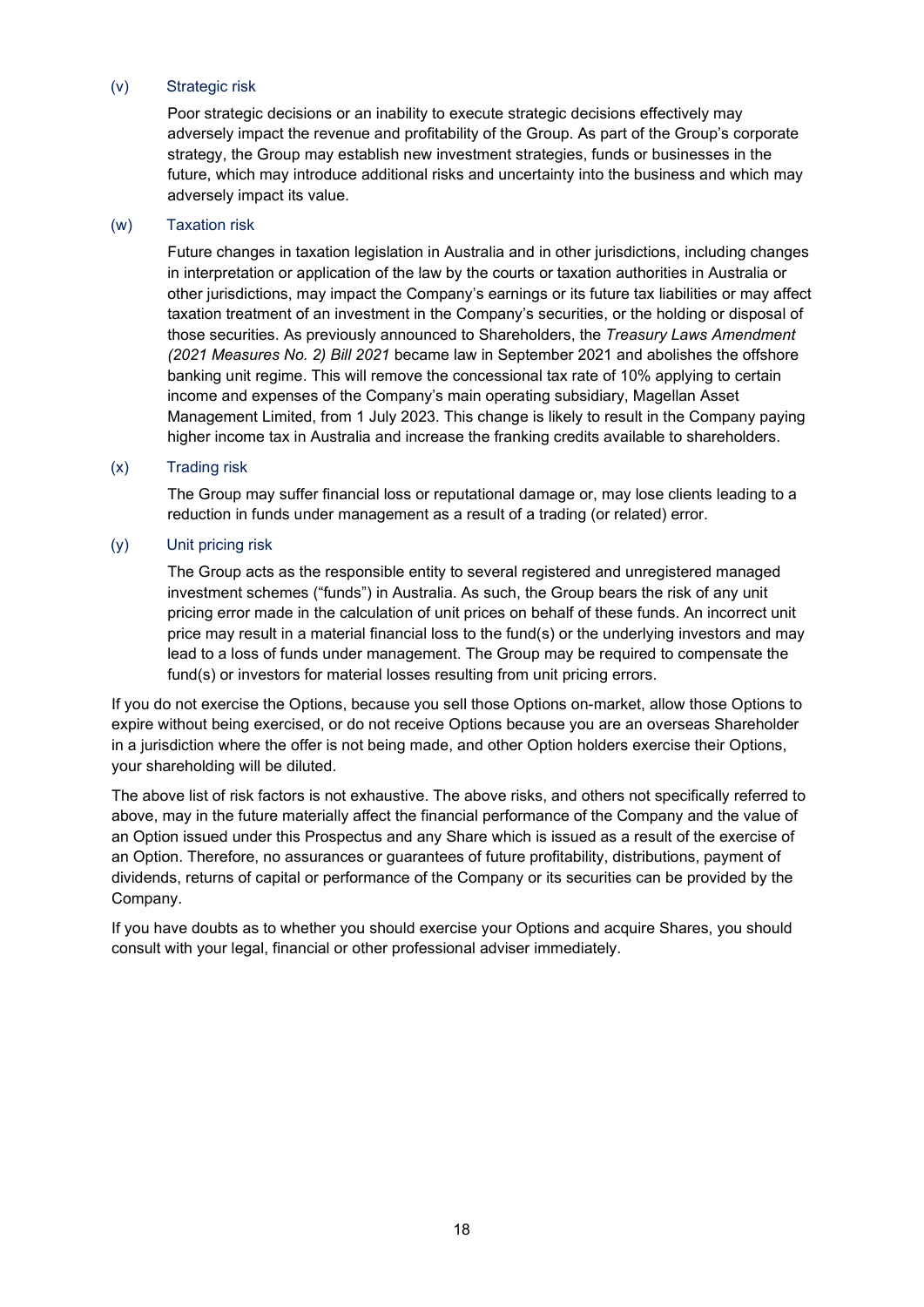# <span id="page-18-0"></span>**7. Terms of the Bonus Issue**

# <span id="page-18-1"></span>**7.1 The Bonus Issue**

The Bonus Issue is a one (1) for eight (8) bonus issue of Options exercisable at \$35.00 per Option. No funds will be raised from the issue of the Options. If all Options issued under this Prospectus are subsequently exercised, the Shares issued would raise approximately \$812 million. The Bonus Issue is made to all Eligible Shareholders registered at 5.00pm (Sydney time) on the Record Date. The total number of Options which may be issued is approximately 23,214,126, subject to rounding. In the calculation of any entitlement, fractions will be rounded up to the nearest whole number.

You do not need to take any action to receive the Options. You will be sent a copy of this Prospectus, which will enclose an Option holding statement that will state the number of Options issued to you.

If you would like to exercise your Options you can do so on or before the Expiry Date by completing an Option Exercise Form and paying the full amount of the Exercise Price. The Option Exercise Form outlines the available Exercise Price payment methods. Your completed Option Exercise Form should be returned to the Share Registrar, Boardroom Pty Limited. A combined Option Exercise Form and Option holding statement will be despatched to Option holders at the same time.

# <span id="page-18-2"></span>**7.2 Rights Attaching to Options**

The terms and conditions of the Options are set out below:

#### *Entitlement*

Each Option entitles the registered holder(s) of the Option to subscribe for one fully paid Share at the Exercise Price in accordance with these terms. In the calculation of any entitlement, fractions will be rounded up to the nearest whole number.

# *Register*

The Company will maintain a register of holders of Options in accordance with section 168(1)(b) of the Corporations Act.

#### *Transfer/Transmission*

The Bonus Options are transferable in whole or in part, subject to applicable requirements of the Constitution, the Corporations Act and the Listing Rules.

# *Expiry*

An Option will expire on the Expiry Date. Any Option not exercised on or before the Expiry Date will automatically lapse.

#### *Exercise*

An Option may be exercised by delivery to the Company of a duly completed Option Exercise Form, signed by the registered holder(s) of the Option, together with payment to the Company of \$35.00 per Option being exercised.

An Option may be exercised on any Business Day from the date of grant of an Option to the Expiry Date (inclusive), but not thereafter.

An exercise of Options is only effective when the Company has received a duly completed Option Exercise Form and the full amount of the Exercise Price in cleared funds. The Option Exercise Form outlines the available Exercise Price payment methods.

Option holders can exercise part of their Option holding. However, the minimum number of Options that can be exercised each time is the lower of: (a) 100 Options and (b) all the Options held by the Option holder.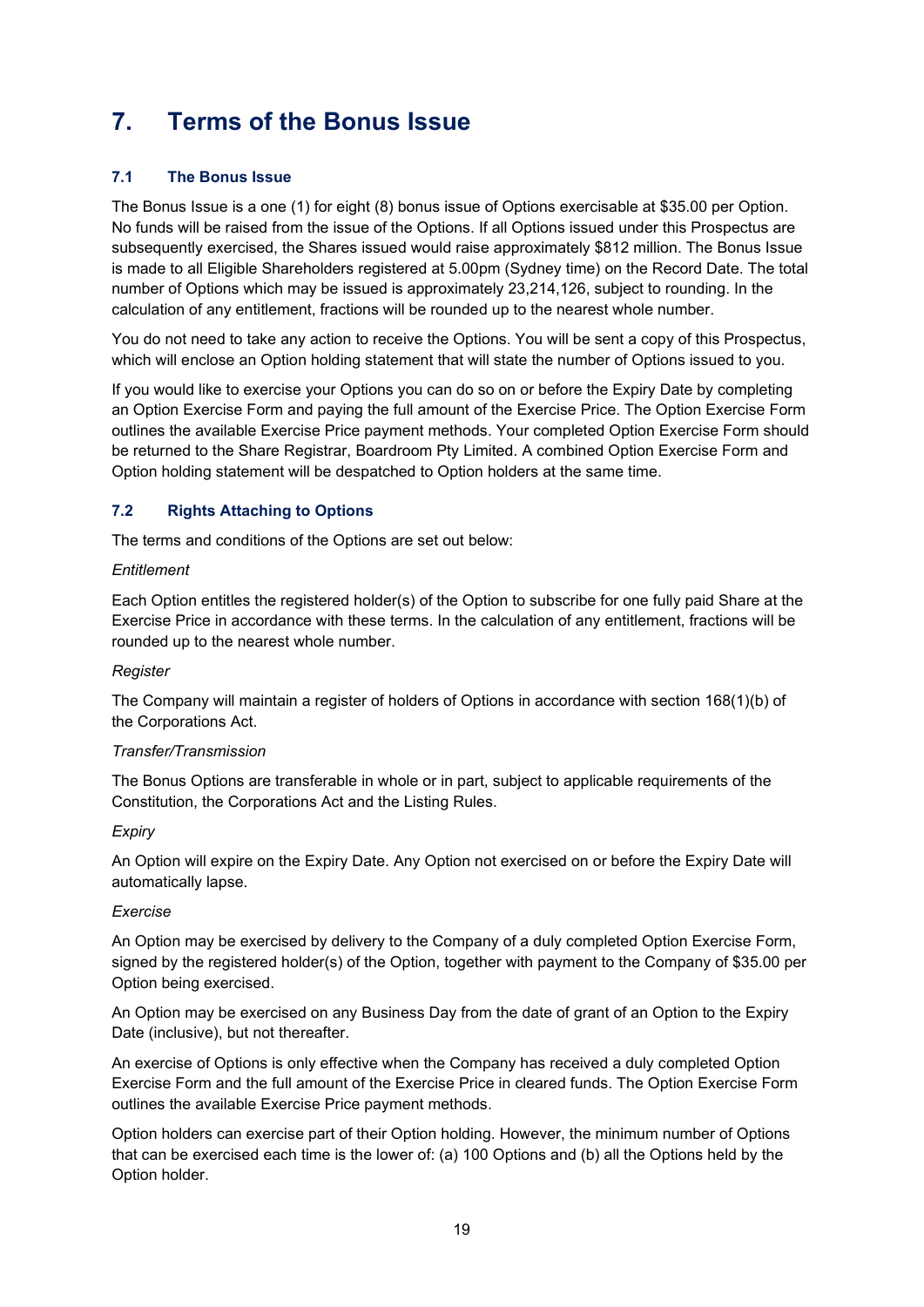#### *Issue of Shares*

The Company must issue to the Option Holder one Share on exercise of an Option within 5 Business Days of the date on which an Option exercise took effect. Shares so issued will rank equally with other issued Shares of the Company from the date of issue.

# *Dividend Entitlement*

Options do not carry any dividend entitlement until they are exercised. Shares issued upon the exercise of Options will only participate in a future dividend or other shareholder action if such Shares have been issued on or prior to the applicable record date for determining entitlements.

## *Voting Rights*

The Options do not confer on the holder a right to receive notices of general meetings (except as may be required by law), nor any right to attend, speak at or vote at general meetings of the Company.

### *Participating Rights*

An Option holder may only participate in new issues of securities to holders of Shares in the Company if the Option has been exercised and Shares allotted in respect of the Option before the record date for determining entitlements to the issue.

### *Adjustments*

If between the date of issue and the date of exercise of an Option the Company makes one or more rights issues (being a pro-rata issue of Shares in the capital of the Company that is not a bonus issue), the Exercise Price of Options on issue will be reduced in respect of each rights issue according to the following formula:

 $NP = OP - E [P - (S + D)]$ 

 $(N + 1)$ 

Where:

- **NP** = the new Exercise Price of the Option;
- **OP** = the old Exercise Price of the Option;
- **E** = the number of Shares into which one Option is exercisable;
- **P** = the average market price per Share (weighted by reference to volume) recorded on ASX during the five (5) trading days ending on the day before the ex-rights date or ex-entitlements date (excluding special crossings and overnight sales);
- **S** = the subscription price for Share to be issued under the pro rata Issue;
- **D** = the amount of any dividend due but not yet paid on the existing Shares (except those securities to be issued under the pro rata issue);
- **N** = the number of existing Shares with rights or entitlements that must be held to receive a right to one new security under the pro rata issue.

No change will be made to the number of Shares to which the Option holder is entitled upon exercise of the Option as a result of the rights issue adjustment above.

If the Company makes a bonus issue of Shares, the number of Shares issued on exercise of each Option will be increased by the number of Shares which the holder of the Option would have received if the Option had been exercised before the record date for the bonus issue of Shares. No change will be made to the Exercise Price.

# *Reconstructions and Alterations of Capital*

Any adjustment to the number of unexercised Options and the Exercise Price under a re-organisation or alteration of the Company's share capital must be made in accordance with the Listing Rules applying to a reorganisation or alteration of capital at the time of the reorganisation or alteration.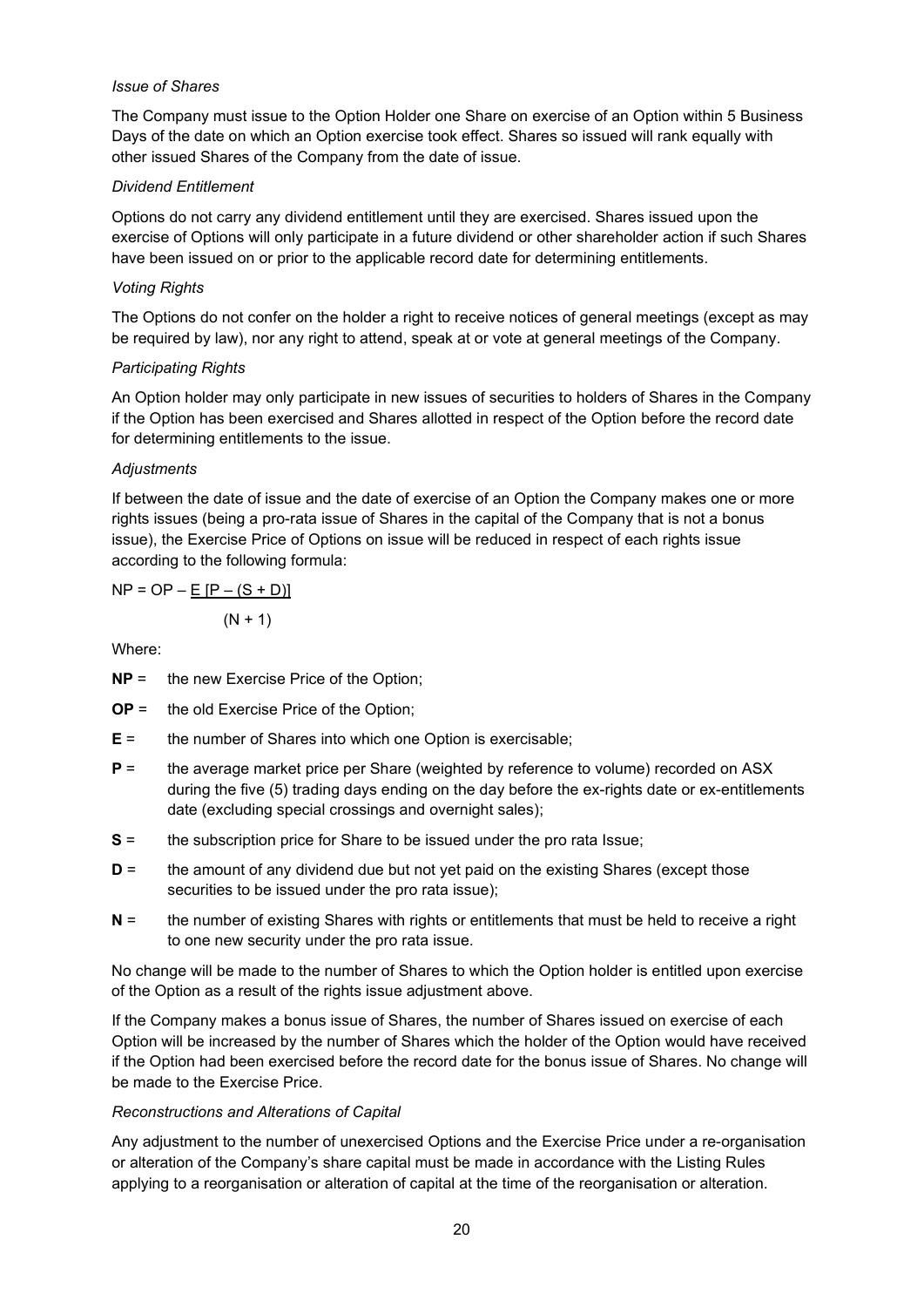# *ASX Quotation of the Options*

Within seven (7) days after the date of this Prospectus, the Company will apply to ASX for the Options to be quoted on ASX. If ASX does not give permission for quotation of the Options within three (3) months after the date of this Prospectus (or any later date permitted by law), none of the Options will be issued and if any have been issued, the issue will be void, unless ASIC grants an exemption permitting the issue. It is expected that quotation of the Options will initially be on a deferred settlement basis.

#### *ASX Listing*

The Company must make an application for quotation of Shares issued on exercise of the Options on ASX in accordance with the Listing Rules.

### **7.3 Bonus Issue and Allotment of Options**

No Options or other securities will be issued on the basis of this Prospectus later than the expiry date of this Prospectus being the date that is 13 months after the date of this Prospectus.

It is currently anticipated that the issue of Options will occur on 14 April 2022. Holding statements in relation to the Options will be despatched to Eligible Shareholders with this Prospectus.

It is the responsibility of Eligible Shareholders to determine their allocation prior to trading in the Options. Eligible Shareholders who sell any Options before they receive their holding statements will do so at their own risk.

### <span id="page-20-1"></span>**7.4 Rights Attaching to the Shares on Exercise of the Options**

The rights attaching to any Shares issued upon exercise of the Options will be governed by the Constitution, the Corporations Act and the Listing Rules.

Shareholders have the right to obtain a copy of the Constitution, free of charge, from the Company. To obtain a copy of the Constitution please contact the Company Secretaries on +61 2 9235 4888.

The rights attaching to each Share include:

- (a) the right to vote at a general meeting of Shareholders (whether present in person, voting online or by any representative, proxy or attorney) on a show of hands (one vote per shareholder) and on a poll (one vote per Share in respect of which there is no money due and payable) subject to the rights and restrictions on voting which may attach to or be imposed on Shares (at present there are none);
- (b) the right to receive dividends, according to the amount paid up on the Share; and
- (c) the right to receive, in kind, the whole or any part of the Company's property in a winding up, subject to priority given to holders of Shares that have not been classified by ASX as "restricted securities" and the rights of a liquidator to distribute surplus assets of the Company with the consent of members by special resolution.

Shares issued upon the exercise of Options will only participate in a future dividend or other shareholder action if such Shares have been issued on or prior to the applicable record date for determining entitlements.

Subject to the Corporations Act and the Listing Rules, Shares are fully transferable and are quoted on ASX.

The Constitution may be varied with the approval of Shareholders in a general meeting by special resolution.

#### <span id="page-20-0"></span>**7.5 Overseas Shareholders**

This Prospectus does not constitute an offer of Options in any jurisdiction in which it would be unlawful. In particular, this Prospectus may not be distributed to any person, and the Options may not be issued to persons, in any country outside Australia except to the extent permitted below.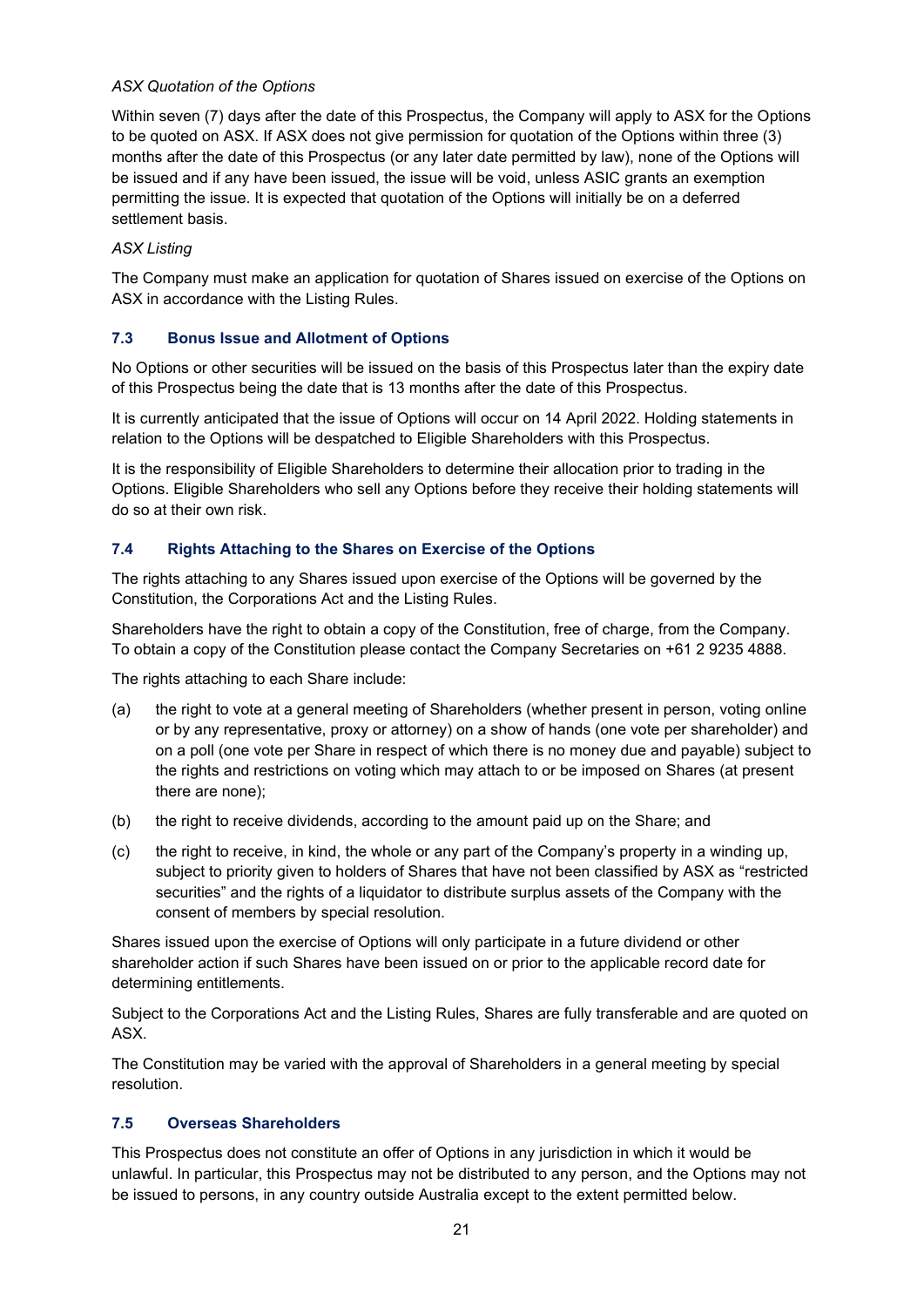### **New Zealand**

The Options are not being offered to the public within New Zealand other than to existing shareholders of the Company with registered addresses in New Zealand to whom the offer of these securities is being made in reliance on the Financial Markets Conduct (Incidental Offers) Exemption Notice 2021.

This Prospectus has been prepared in compliance with Australian law and has not been registered, filed with or approved by any New Zealand regulatory authority under the Financial Markets Conduct Act 2013. This Prospectus is not a product disclosure statement under New Zealand law and is not required to, and may not, contain all the information that a product disclosure statement under New Zealand law is required to contain.

#### **Canada (Ontario province only)**

This Prospectus constitutes an offer of Options in the Canadian province of Ontario (the "Province") where existing shareholders of the Company are resident. This Prospectus is not, and under no circumstances is to be construed as, an advertisement or a public offering of securities in the Province.

No securities commission or other authority in the Province has reviewed or in any way passed upon this Prospectus, the merits of the Options and any representation to the contrary is an offence.

No prospectus has been, or will be, filed in the Province with respect to the offering of Options and Shares or the resale of such securities. Any person in the Province lawfully participating in the offer will not receive the information, legal rights or protections that would be afforded had a prospectus been filed and receipted by the securities regulator in the applicable Province.

Any resale of the Options or the Shares in Canada must be made in accordance with applicable Canadian securities laws, which may require resales to be made in accordance with an exemption from prospectus requirements. Such resale restrictions do not apply to a first trade in a security (such as Options and Shares) of a foreign issuer (such as the Company) that is not a reporting issuer in Canada and that is made through an exchange or market outside of Canada (such as ASX).

The Company as well as its directors and officers may be located outside Canada and, as a result, it may not be possible for purchasers to effect service of process within Canada upon the Company or its directors or officers. All or a substantial portion of the assets of the Company and such persons may be located outside Canada and, as a result, it may not be possible to satisfy a judgment against the Company or such persons in Canada or to enforce a judgment obtained in Canadian courts against the Company or such persons outside Canada.

# **Hong Kong**

WARNING: The contents of this Prospectus have not been reviewed by any Hong Kong regulatory authority. You are advised to exercise caution in relation to the offer. If you are in doubt about any contents of this Prospectus, you should obtain independent professional advice.

#### **Singapore**

This Prospectus and any other materials relating to the Options and the Shares have not been, and will not be, lodged or registered as a prospectus in Singapore with the Monetary Authority of Singapore. Accordingly, this Prospectus and any other document relating to the Options and the Shares may not be issued, circulated or distributed, nor may the Options or Shares be offered or sold, or be made the subject of an invitation for subscription or purchase, whether directly or indirectly, to persons in Singapore except pursuant to and in accordance with exemptions in Subdivision (4) Division 1, Part 13 of the Securities and Futures Act 2001 of Singapore (the "SFA") or another exemption under the SFA.

This Prospectus has been given to you on the basis that you are an existing holder of the Company's Shares. If you are not such a shareholder, please return this Prospectus immediately. You may not forward or circulate this Prospectus to any other person in Singapore.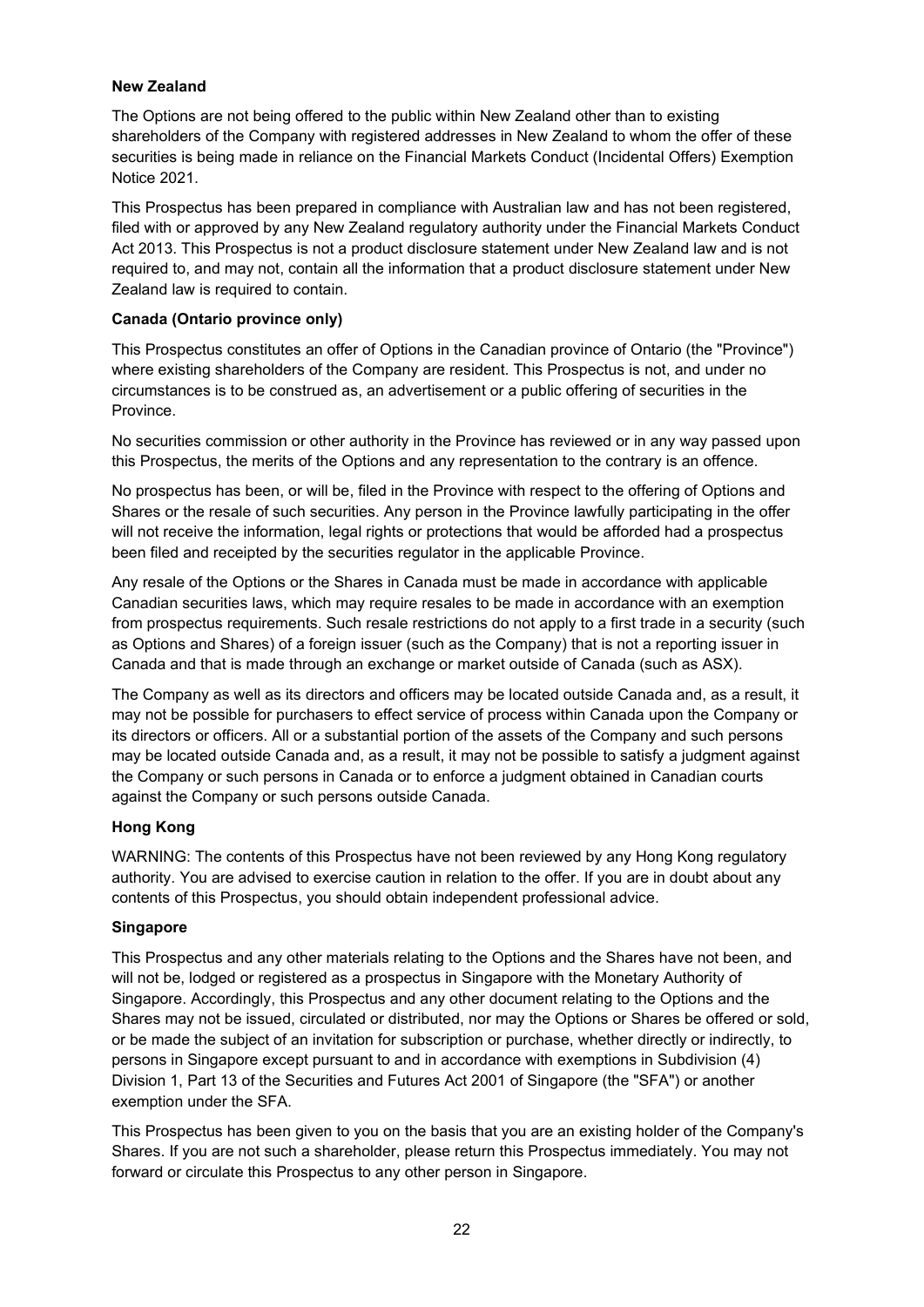Any offer is not made to you with a view to the Options or the Shares being subsequently offered for sale to any other party. There are on-sale restrictions in Singapore that may be applicable to investors who acquire Options or Shares. As such, investors are advised to acquaint themselves with the SFA provisions relating to resale restrictions in Singapore and comply accordingly.

#### **Nominees and Custodians**

Nominees and custodians may not distribute this Prospectus, and may not permit any beneficial shareholder to participate in the Offer, in any jurisdiction outside Australia, the Canadian province of Ontario, New Zealand and Singapore except, with the consent of the holders resident in certain other countries where the Company may determine it is lawful and practical to make the Offer.

## **Acknowledgments**

By receiving this Prospectus, a shareholder will be deemed to acknowledge and agree that such shareholder:

- (a) is located in Australia, the Canadian province of Ontario, Hong Kong, New Zealand or Singapore or any other jurisdiction in which the Company determines, in its sole discretion, it is reasonable to make the offers of Options having regard to applicable laws and ASX Listing Rule 7.7.1(a);
- (b) is not in the United States (except by the Company as it may permit in accordance with the preceding clause) or acting for the account or benefit of a person in the United States;
- (c) understands that the Options, and the underlying Shares, have not been, and will not be, registered under the US Securities Act and may not be offered or sold, directly or indirectly, in the United States except in transactions exempt from, or not subject to, the registration requirements of the US Securities Act and applicable US state securities laws; and
- (d) has not sent, and will not send, this Prospectus or any other materials relating to the Options to any person in the United States or elsewhere outside Australia, Canada (Ontario), New Zealand and Singapore.

# **7.6 Taxation**

The Directors do not consider that it is appropriate to give Shareholders advice regarding the taxation consequences of being granted or exercising Options under this Prospectus as it is not possible to provide a comprehensive summary of the possible taxation positions of all Shareholders. The Company, its advisers and officers, do not accept any responsibility or liability for any taxation consequences to Shareholders in respect of the Bonus Issue. Shareholders should consult their own professional tax adviser in connection with the taxation implications of the Bonus Issue.

# **7.7 Directors' Discretion**

The Directors may at any time decide to withdraw this Prospectus or, subject to applicable law, amend the terms of the Bonus Issue.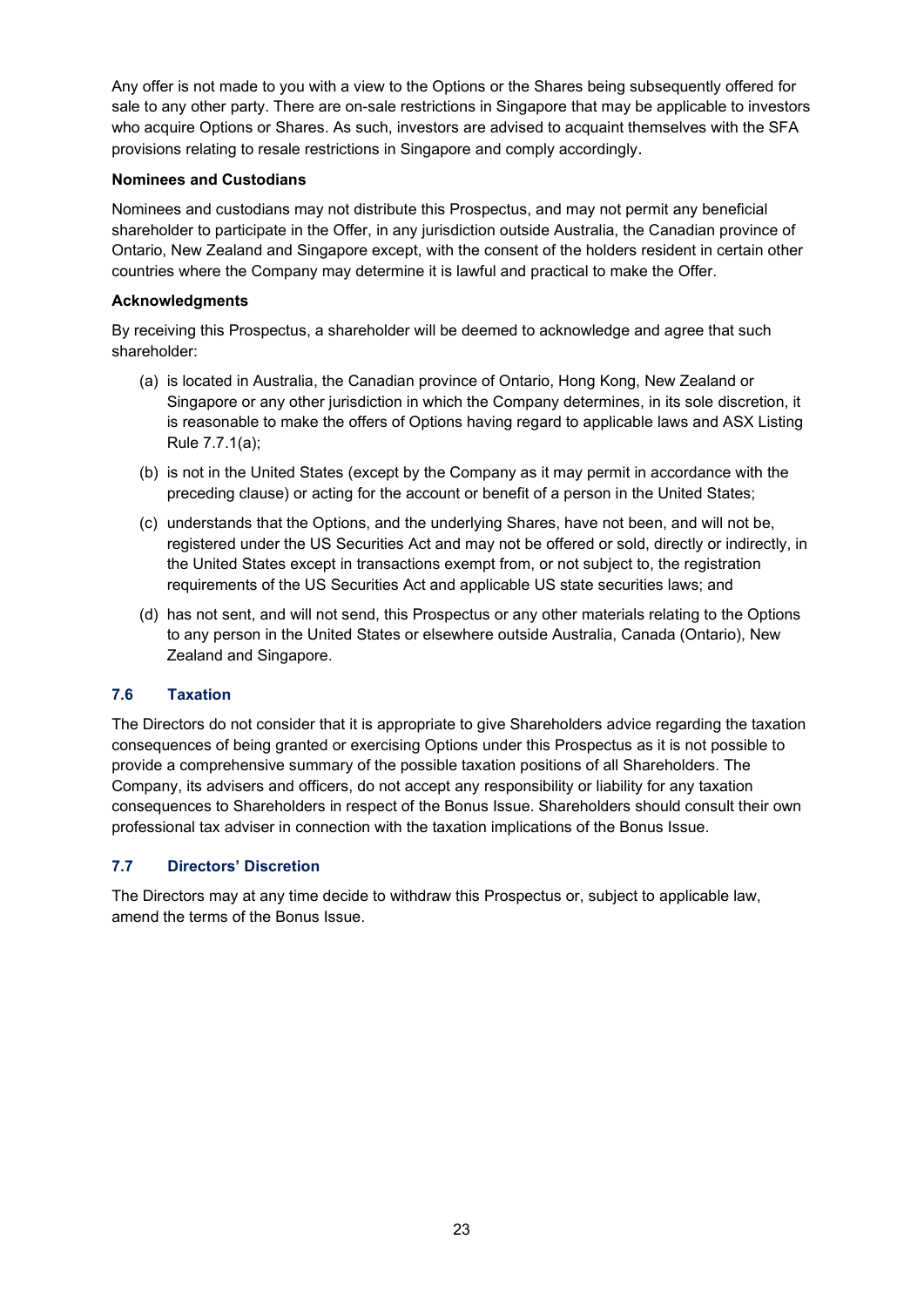# <span id="page-23-0"></span>**8. Effect of the Bonus Issue**

No funds will be raised by the Bonus Issue. The Bonus Issue is not expected to have a material impact on the Company's financial position other than the decrease in cash reserves of approximately \$740,000 resulting from the expenses of the Bonus Issue as set out in section [9.7.](#page-29-0)

The capital structure of the Company as at the date of this Prospectus and on completion of the Bonus Issue is set out below.

|                                                             | As at the date of<br>this Prospectus | On completion of<br>the Bonus Issue |
|-------------------------------------------------------------|--------------------------------------|-------------------------------------|
| Shares on issue                                             | 185,713,004                          | 185,713,004                         |
| Option issued under the Bonus Issue                         |                                      | 23,214,126                          |
| Employee Options issued under the Employee<br>Option Issue* | $\blacksquare$                       | 10,000,0003                         |

\* See sections 5.2 and 8.1 below for further disclosure in relation to the proposed issue of Employee Options to Group employees.

The Directors intend to apply any funds raised on the exercise of any Options to strengthen the Company's balance sheet and provide flexibility to support its future growth.

If all of the Options under the Bonus Issue are exercised on or before the Expiry Date, the effect on the Company would, based on the number of Shares on issue as at the date of this Prospectus and assuming no other changes to the Company's capital structure or financial position during that period, be as follows:

- (a) the current number of Shares on issue would increase by approximately 23,214,126 Shares to approximately 208,927,130 Shares; and
- (b) the cash reserves of the Company would increase by approximately \$812 million.

There is no guarantee that any Options will be exercised or that those funds will be raised.

If all of the Employee Options issued to Group employees are exercised, the Shares on issue would increase by a further approximately 10,000,000 Shares and the cash reserves of the Company would increase by approximately \$350 million. There is no guarantee that the Employee Options issued to Group employees will be exercised or that those funds will be raised. At the time of exercise, a holder of an Employee Option may elect to satisfy the requirement to pay the exercise price by setting off the total applicable exercise price amount against the number of Shares of equivalent value which they are entitled to receive. If Employee Options are exercised in this manner, this will result in a lower number of Shares being issued by the Company and no increase to its cash reserves.

# **8.1 Unaudited pro-forma statement of financial position**

To illustrate the effect of the Bonus Issue and exercise of Options on the Company, the Company's pro-forma statement of financial position as at 31 December 2021 is set out below.

The pro-forma statement of financial position is adjusted only for completion of the Bonus Issue, the Employee Option Issue and the exercise of options (assuming all 23,214,126 Options issued in connection with the Bonus Issue and 10,000,000 Employee Options issued in connection with the

<span id="page-23-1"></span><sup>&</sup>lt;sup>3</sup> This table assumes 10,000,000 Employee Options will be issued. The Company may determine to issue fewer than this amount at the closing date set out in the prospectus for the Employee Option Issue. The exact number of Employee Options that are issued will be notified to the ASX following their issue. If the Company does not issue 10,000,000 Staff Options at the closing date set out in the prospectus for the Employee Option Issue, it reserves the discretion to make supplementary offers of the residual amount to eligible employees.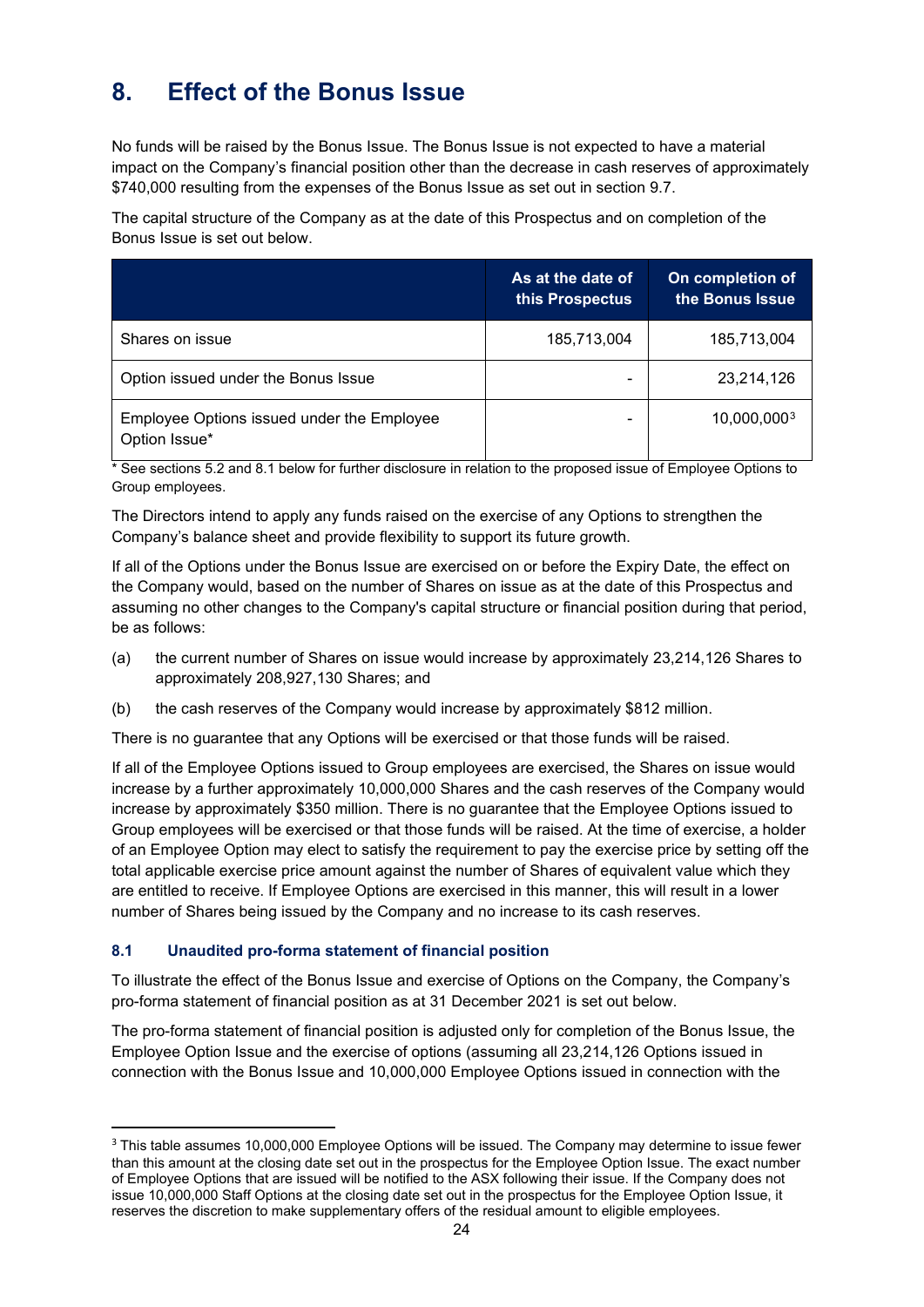Employee Option Issue are exercised at the Exercise Price of \$35.00, but before costs and expenses).

The pro-forma financial information in this section is based on the Company's interim report for the half year ended 31 December 2021. It has been prepared in accordance with the recognition and measurement principles of the Australian Accounting Standards ('**AAS**').

The pro-forma financial information is presented in an abbreviated form insofar as it does not include all the disclosures, statements or comparative information required by the AAS applicable to annual financial reports prepared in accordance with the Corporations Act.

|                                  | 31 Dec 2021<br>\$'000 | <b>Exercise of</b><br><b>Options issued</b><br>under Bonus<br><b>Issue</b><br>\$'000 | <b>Exercise of</b><br>options issued<br>under Employee<br><b>Option Issue*</b><br>\$'000 | Pro-forma as at<br>31 Dec 2021<br>\$'000 |
|----------------------------------|-----------------------|--------------------------------------------------------------------------------------|------------------------------------------------------------------------------------------|------------------------------------------|
| <b>Current assets</b>            |                       |                                                                                      |                                                                                          |                                          |
| Cash and cash equivalents        | 291,468               | 812,494                                                                              | 350,000                                                                                  | 1,453,962                                |
| Loans and receivables            | 117,485               |                                                                                      |                                                                                          | 117,485                                  |
| Other current assets             | 4,768                 |                                                                                      |                                                                                          | 4,768                                    |
| <b>Total current assets</b>      | 413,721               |                                                                                      |                                                                                          | 1,576,215                                |
| <b>Total assets</b>              | 1,329,532             |                                                                                      |                                                                                          | 2,492,026                                |
| <b>Current liabilities</b>       |                       |                                                                                      |                                                                                          |                                          |
| Payables                         | 29,352                |                                                                                      |                                                                                          | 29,352                                   |
| <b>Financial liabilities</b>     | 165,220               |                                                                                      |                                                                                          | 165,220                                  |
| Other current liabilities        | 13,792                |                                                                                      |                                                                                          | 13,792                                   |
| <b>Total current liabilities</b> | 208,364               |                                                                                      |                                                                                          | 208,364                                  |
| <b>Total liabilities</b>         | 224,971               |                                                                                      |                                                                                          | 224,971                                  |
| <b>Net assets</b>                | 1,104,561             |                                                                                      |                                                                                          | 2,267,055                                |
| <b>Equity</b>                    |                       |                                                                                      |                                                                                          |                                          |
| Contributed equity               | 679,841               | 812,494                                                                              | 350,000                                                                                  | 1,842,335                                |
| Reserves                         | 387,361               |                                                                                      |                                                                                          | 387,361                                  |
| Retained earnings                | 37,359                |                                                                                      |                                                                                          | 37,359                                   |
| <b>Total equity</b>              | 1,104,561             |                                                                                      |                                                                                          | 2,267,055                                |

\* The impact from the exercise of Employee Options has been prepared on the basis that all Employee Options are exercised by payment of the exercise price of \$35.00 by the holder of the Employee Option. If Employee Options are exercised without payment, by the holder electing to set off the total applicable exercise price amount of the Employee Options against the number of Shares of equivalent value which they are entitled to receive on exercise, this will result in a lower number of Shares being issued by the Company and no increase to its cash reserves. The number of Shares that will be issued will depend on the proportion of employees that elect to exercise Employee Options without payment and the market value of Shares as calculated at that time in accordance with the Employee Option terms.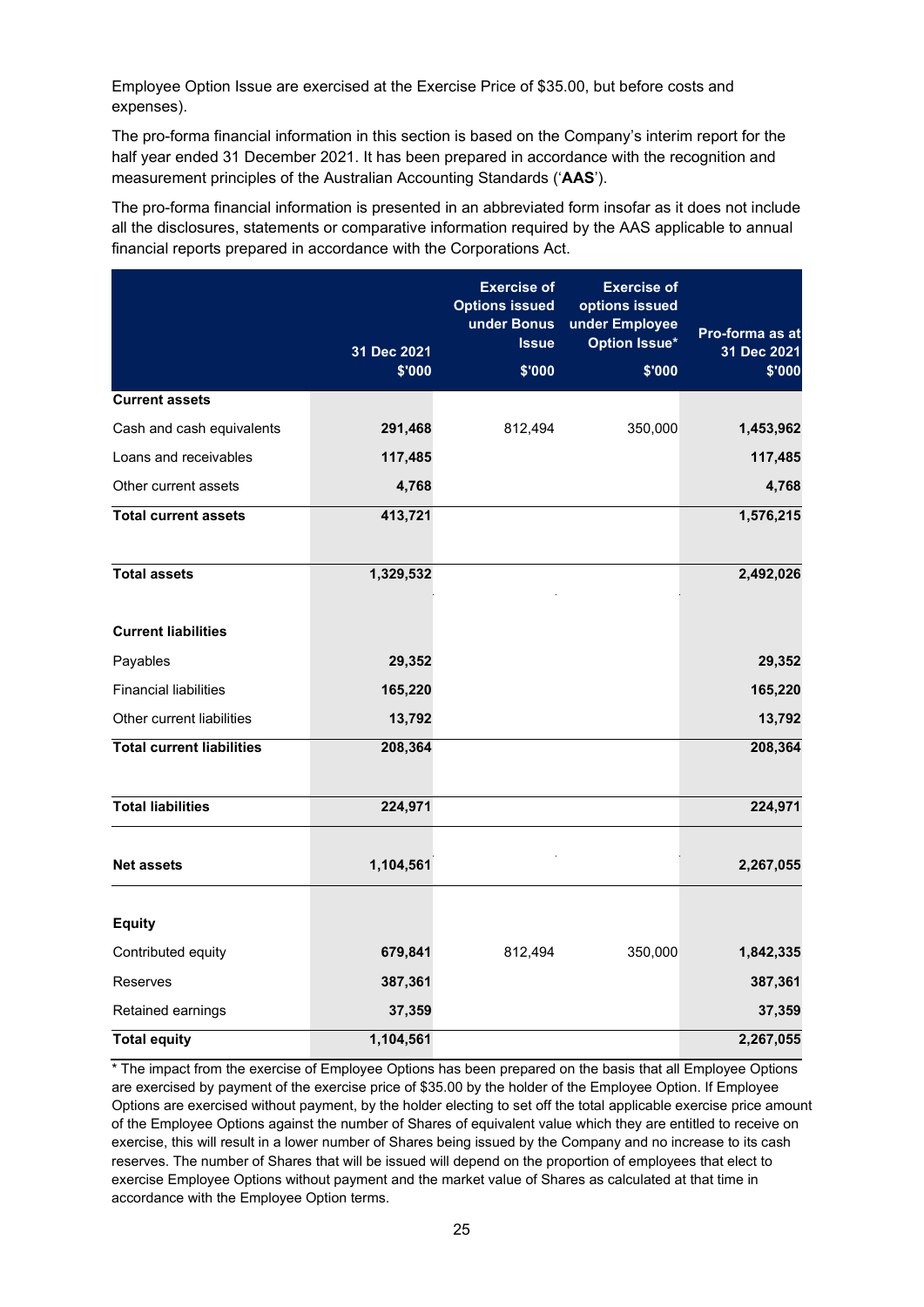# <span id="page-25-0"></span>**9. Additional Information**

# <span id="page-25-1"></span>**9.1 Reporting and Disclosure Obligations**

The Company is a disclosing entity for the purposes of the Corporations Act and, as such, is subject to regular reporting and disclosure obligations. Broadly, these obligations require the Company to:

- (a) prepare and lodge with ASIC both yearly and half yearly financial statements accompanied by a Directors' statement and report and an audit or review report; and
- (b) immediately notify ASX of any information concerning the Company of which it is, or becomes, aware and which a reasonable person would expect to have a material effect on the price or value of securities in the Company, subject to certain limited exceptions including in relation to confidential information.

Copies of documents lodged with ASIC in relation to the Company may be obtained from or inspected at an office of ASIC.

As a company listed on ASX, the Company is subject to the Listing Rules which require (subject to certain exceptions) immediate disclosure to the market of any information concerning the Company of which it becomes aware which a reasonable person would expect to have a material effect on the price or value of its securities. Information that is already in the public domain in relation to the Company has not been reported in this Prospectus other than that which is considered necessary to make the transaction contemplated by this Prospectus complete. Copies of documents lodged with ASX in relation to the Company may be downloaded from ASX or the Company's website.

The Company will provide a copy of the following documents free of charge to any person who requests them in the period starting from the date of this Prospectus and ending on the Expiry Date:

- the annual financial report of the Company for the year ended 30 June 2021 being the annual financial report most recently lodged with ASIC; and
- any continuous disclosure notices given by the Company to ASX after the lodgement of the annual financial report referred to above and before the lodgement of this Prospectus with ASIC, being the following documents:

| <b>Date</b>       | <b>Description of ASX announcement</b>                     |
|-------------------|------------------------------------------------------------|
| 17 August 2021    | Final Results for the year ended 30 June 2021              |
| 17 August 2021    | Appendix 4G and Corporate Governance Statement             |
| 17 August 2021    | Dividend / Distribution - MFG                              |
| 17 August 2021    | <b>MFG Dividend Reinvestment Plan Rules</b>                |
| 17 August 2021    | <b>FY21 Results Briefing Reminder</b>                      |
| 17 August 2021    | <b>FY21 Results Presentation</b>                           |
| 25 August 2021    | Notice of initial substantial holder from MFG              |
| 6 September 2021  | Funds Under Management - August 2021                       |
| 9 September 2021  | Dividend Reinvestment Plan Underwrite                      |
| 15 September 2021 | Change of Director's Interest Notice - John Eales          |
| 21 September 2021 | Information about 2021 Annual General Meeting / Proxy Form |
| 23 September 2021 | 2021 Final Dividend Chairman's Letter                      |
| 27 September 2021 | Update - Dividend/Distribution - MFG                       |
| 27 September 2021 | Update - Dividend/Distribution - MFG                       |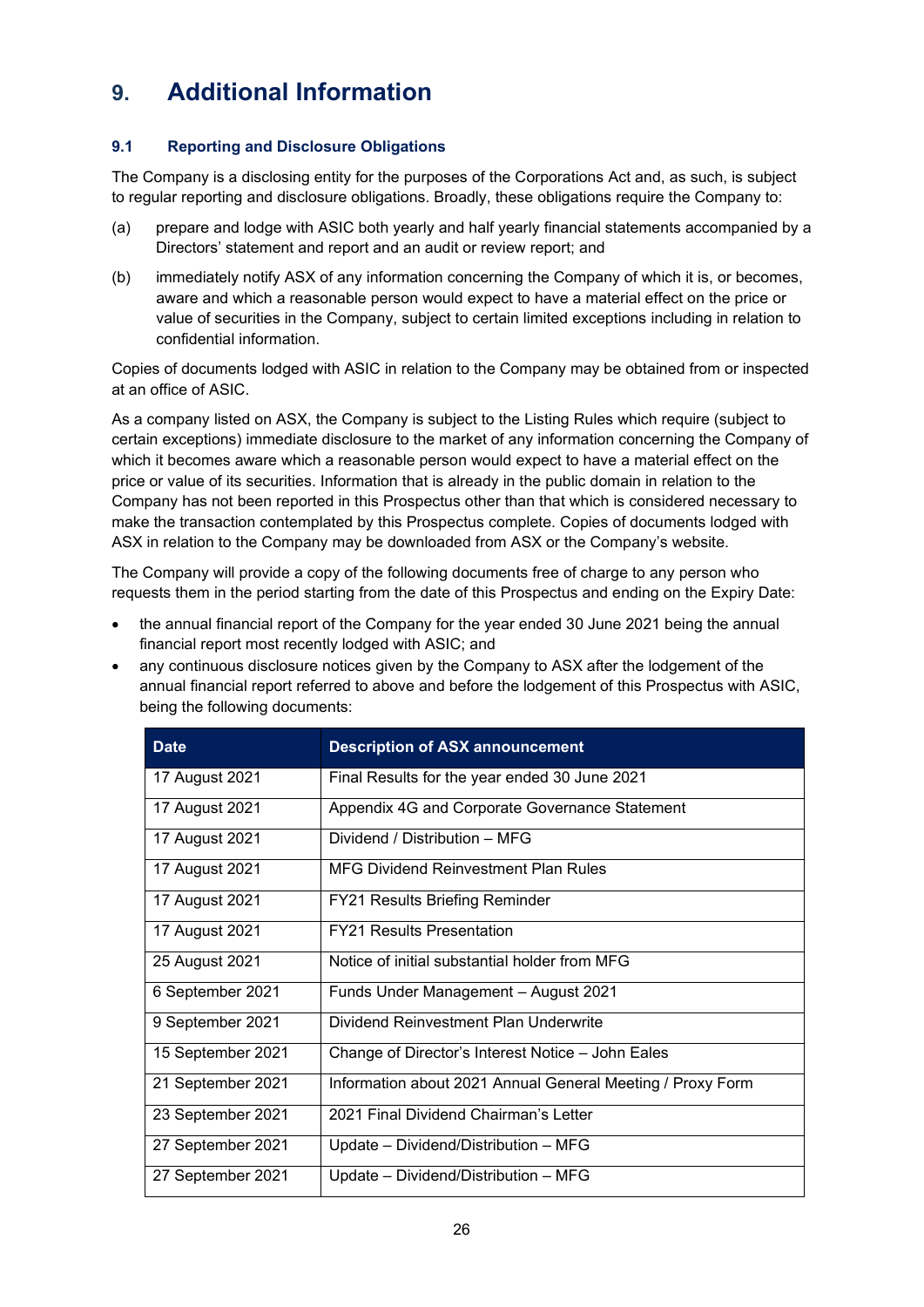| <b>Date</b>       | <b>Description of ASX announcement</b>                 |
|-------------------|--------------------------------------------------------|
| 29 September 2021 | Change of Director's Interest Notice - Paul Lewis      |
| 29 September 2021 | Change of Director's Interest Notice - Brett Cairns    |
| 30 September 2021 | Application for quotation of securities - MFG          |
| 1 October 2021    | Retirement of Paul Lewis MBE as Non-Executive Director |
| 1 October 2021    | Change of Director's Interest Notice - Brett Cairns    |
| 1 October 2021    | Change of Director's Interest Notice - John Eales      |
| 1 October 2021    | Change of Director's Interest Notice - Karen Phin      |
| 4 October 2021    | Change of Director's Interest Notice - Paul Lewis      |
| 6 October 2021    | Funds Under Management - September 2021                |
| 6 October 2021    | <b>Cleansing Statement</b>                             |
| 7 October 2021    | Final Director's Interest Notice - Paul Lewis          |
| 20 October 2021   | Change of Director's Interest Notice - Brett Cairns    |
| 20 October 2021   | 2021 AGM 21 October 2021 - Registration Information    |
| 20 October 2021   | Appointment of John Eales AM as Chair of R&N Committee |
| 21 October 2021   | 2021 AGM Chairman's Address                            |
| 21 October 2021   | 2021 AGM CEO's Presentation                            |
| 21 October 2021   | 2021 AGM - Results of Meeting                          |
| 22 October 2021   | Notice of initial substantial holder from MFG          |
| 4 November 2021   | Funds Under Management - October 2021                  |
| 10 November 2021  | Change of Director's Interest Notice - Karen Phin      |
| 12 November 2021  | Notice of initial substantial holder from MFG          |
| 15 November 2021  | Change of Director's Interest Notice - Brett Cairns    |
| 15 November 2021  | Key Dates for 2022                                     |
| 17 November 2021  | Notice of ceasing to be a substantial holder from MFG  |
| 23 November 2021  | Application for quotation of securities - MFG          |
| 23 November 2021  | Application for quotation of securities - MFG          |
| 23 November 2021  | Application for quotation of securities - MFG          |
| 29 November 2021  | Change of Director's Interest Notice - Colette Garnsey |
| 6 December 2021   | Funds Under Management - November 2021                 |
| 6 December 2021   | Resignation of CEO and Appointment of Interim CEO      |
| 8 December 2021   | Statement from Alexandra and Hamish Douglass           |
| 8 December 2021   | Final Director's Interest Notice - Brett Cairns        |
| 17 December 2021  | Pause in Trading                                       |
| 17 December 2021  | <b>Trading Halt</b>                                    |
| 20 December 2021  | St James's Place Mandate                               |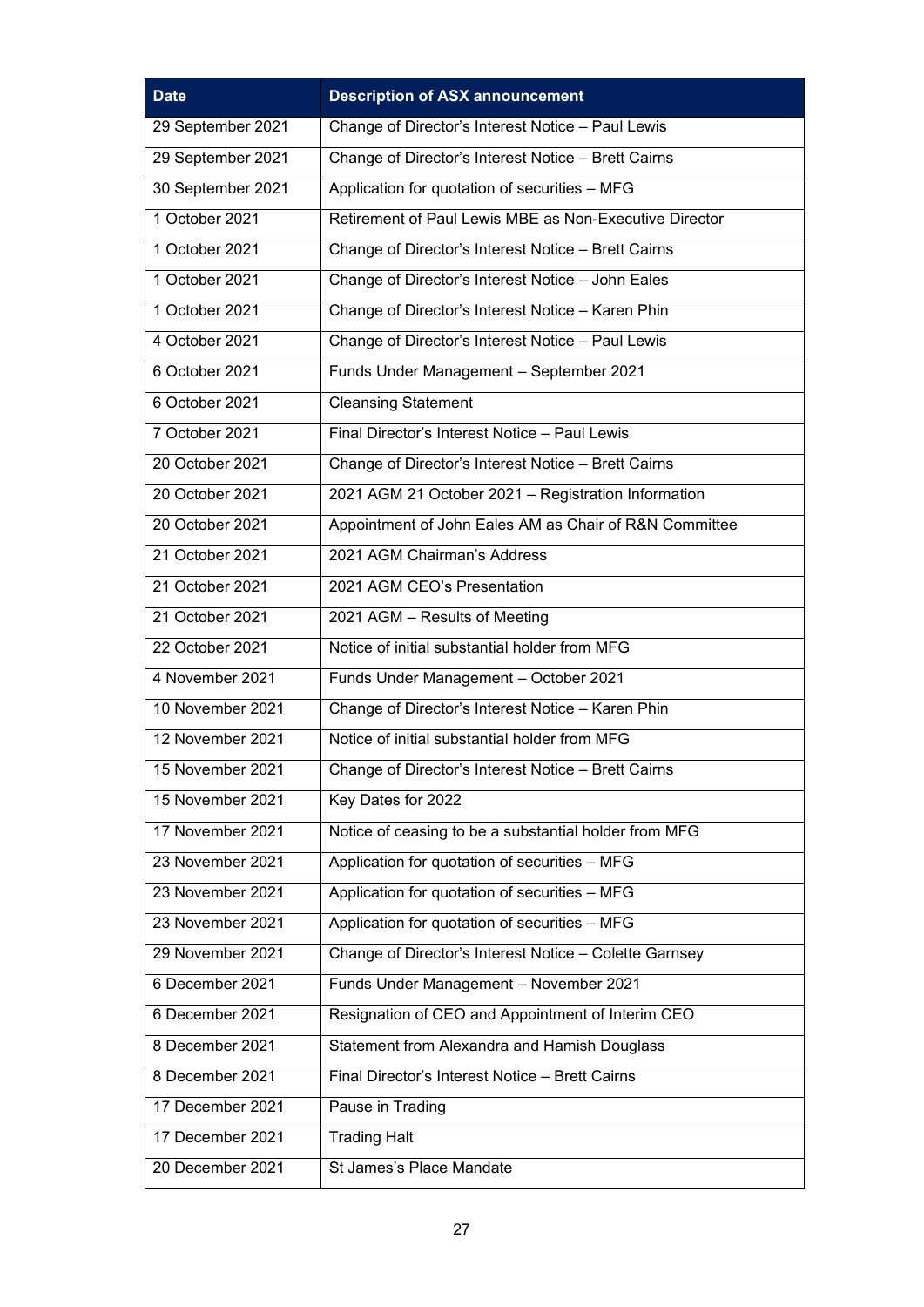| <b>Date</b>      | <b>Description of ASX announcement</b>                       |
|------------------|--------------------------------------------------------------|
| 23 December 2021 | Video update from Chief Investment Officer and Chairman      |
| 7 January 2022   | Funds Under Management - December 2021                       |
| 12 January 2022  | Notice of ceasing to be a substantial holder from MFG        |
| 21 January 2022  | Change of Director's Interest Notice - Karen Phin            |
| 21 January 2022  | Change of Director's Interest Notice - Robert Fraser         |
| 21 January 2022  | Change of Director's Interest Notice - John Eales            |
| 21 January 2022  | Change of Director's Interest Notice - Hamish Douglass       |
| 24 January 2022  | Change of Director's Interest Notice - Hamish McLennan       |
| 25 January 2022  | Response to Appendix 3Y Query                                |
| 28 January 2022  | Notice of change of interests of substantial holder from MFG |
| 7 February 2022  | Funds Under Management - January 2022                        |
| 7 February 2022  | Hamish Douglass - Medical Leave of Absence                   |
| 11 February 2022 | <b>Funds Under Management Update</b>                         |
| 11 February 2022 | Notice of Half Year Results Briefing                         |
| 11 February 2022 | <b>Global Equities Webinar</b>                               |
| 18 February 2022 | Appendix 4D and 2022 Interim Results                         |
| 18 February 2022 | 2022 Interim Results Announcement                            |
| 18 February 2022 | 2022 Interim Results Briefing                                |
| 18 February 2022 | Dividend / Distribution - MFG                                |
| 18 February 2022 | Suspension of Dividend Reinvestment Plan                     |
| 23 February 2022 | Notice of change of interests of substantial holder from MFG |
| 25 February 2022 | <b>Funds Under Management Update</b>                         |
| 8 March 2022     | 2022 Interim Dividend CEO (Interim) Letter                   |
| 10 March 2022    | Change of interests of substantial holder from MFG           |
| 14 March 2022    | <b>Funds Under Management Update</b>                         |
| 16 March 2022    | Notification of buy-back - MFG                               |
| 16 March 2022    | On-Market Share Buy-Back                                     |
| 21 March 2022    | Resignation of director from MFG Board - Hamish Douglass     |
| 21 March 2022    | <b>Final Director's Interest Notice</b>                      |
| 31 March 2022    | Staff Engagement & Retention Program                         |

This Prospectus is issued pursuant to Section 713 of the Corporations Act. This enables listed disclosing entities to issue a prospectus with more limited disclosure than would be required of a fullform prospectus where the Company has been a listed disclosing entity for a period of at least 12 months.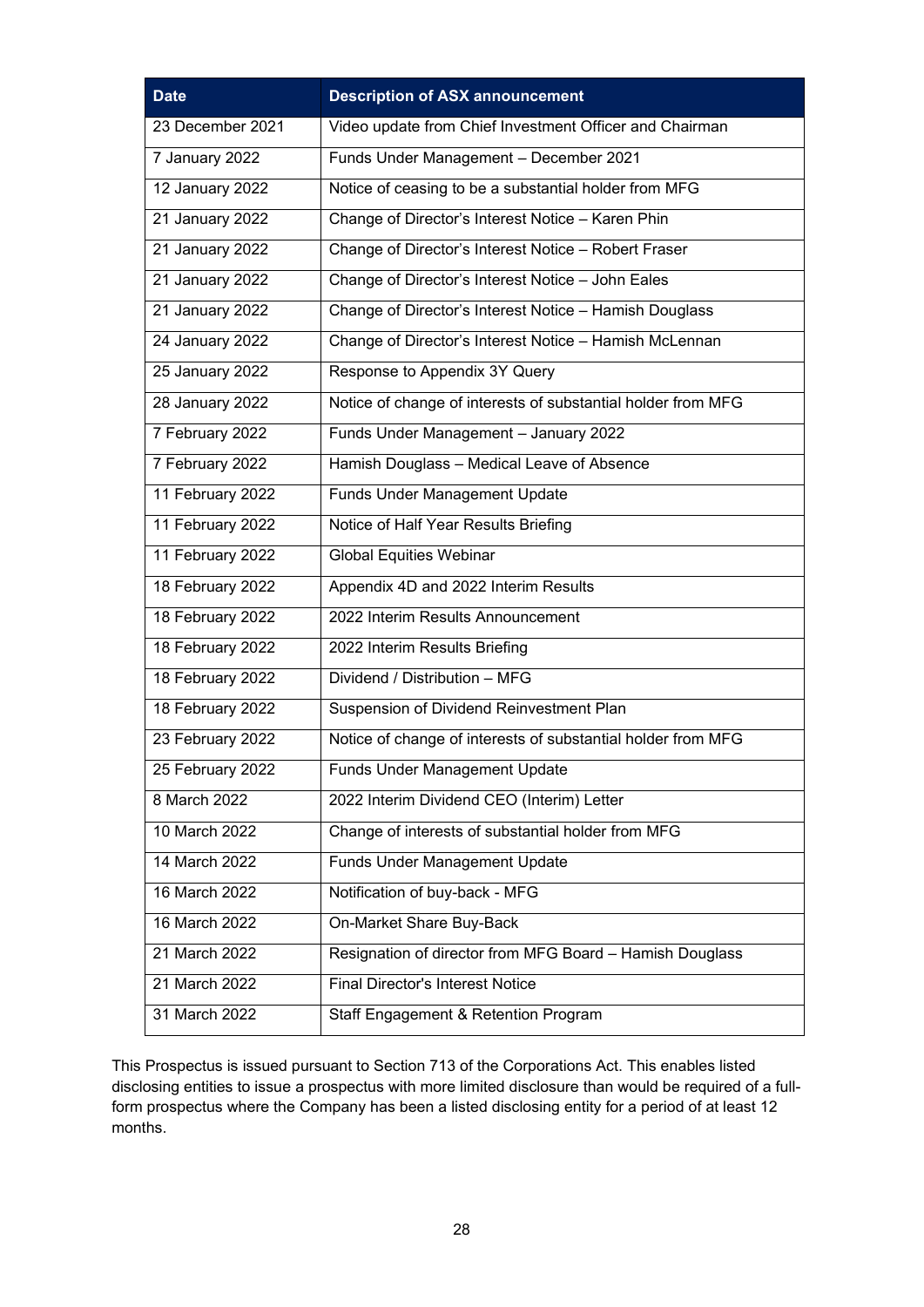#### **9.2 Interests of Directors in the Company**

As at 30 March 2022, the number of Shares in which Directors and their Associates have a Relevant Interest is as follows:

| <b>Director</b>      | Shares* |
|----------------------|---------|
| Hamish McLennan      | 105,248 |
| <b>Robert Fraser</b> | 500,000 |
| John Eales, AM       | 80,854  |
| Colette Garnsey, OAM | 30,740  |
| Karen Phin           | 89,569  |

\*The number of Shares does not include any Shares that may be issued on exercise of Options that are received under the Bonus Issue by the Directors and their Associates.

The Directors and their Associates (who currently hold Shares) will receive the same entitlement to the Options as all other Shareholders under the Bonus Issue. Refer to section 8 for the capital structure of the Company.

### **9.3 Directors' Remuneration**

The Company's Directors were remunerated by the Company and received the following amounts for the financial year ended 30 June 2021:

| Independent Non-Executive Directors | <b>Remuneration</b> |
|-------------------------------------|---------------------|
| Hamish McLennan                     | \$109,103           |
| <b>Robert Fraser</b>                | \$139,688           |
| John Eales, AM                      | \$111,728           |
| Colette Garnsey, OAM <sup>(A)</sup> | \$48,384            |
| Karen Phin                          | \$95,673            |
| Paul Lewis, MBE <sup>(B)</sup>      | \$82,400            |

(A) Colette Garnsey, OAM was appointed on 30 November 2020 and her remuneration shown in the table above reflects remuneration from her appointment until 30 June 2021.

(B) Paul Lewis resigned on 30 September 2021 and his remuneration is shown for the full year ended 30 June 2021.

| <b>Executive Directors</b>     | Remuneration |
|--------------------------------|--------------|
| Brett Cairns <sup>(C)</sup>    | \$2,522,898  |
| Hamish Douglass <sup>(D)</sup> | \$5,357,263  |

(C) Brett Cairns resigned on 6 December 2021 and his remuneration is shown for the full year ended 30 June 2021.

 $(D)$  Hamish Douglass resigned as a director on 19 March 2022 and his remuneration is shown for the full year ended 30 June 2021.

Other than as set out in this Prospectus, no Director of the Company holds, at the time of lodgement of this Prospectus with ASIC, or has held in the two years before lodgement of this Prospectus with ASIC, an interest in:

- the formation or promotion of the Company;
- the Bonus Issue; or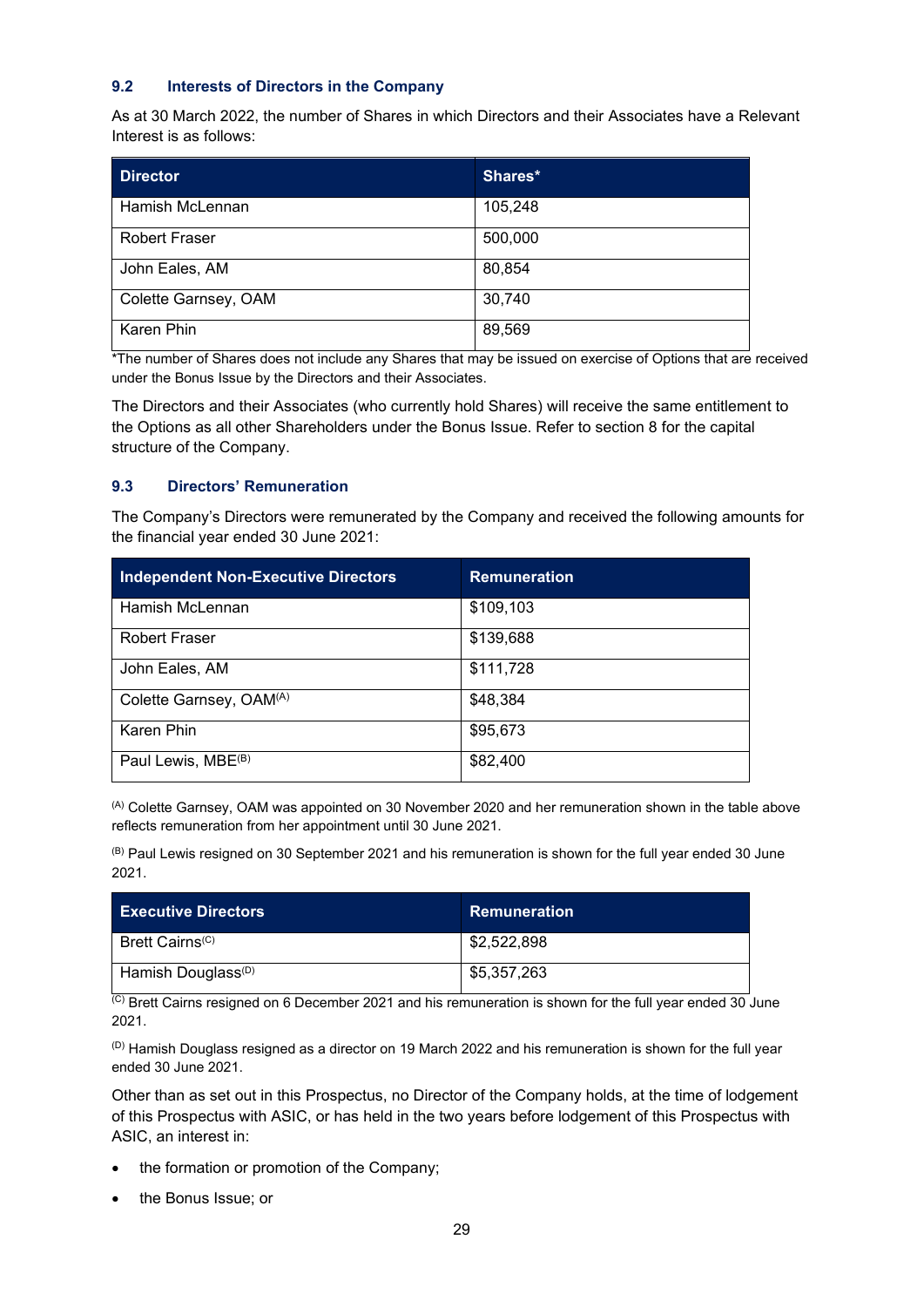• any property acquired or proposed to be acquired by the Company in connection with the formation or promotion of the Company or the Bonus Issue.

Other than as set out in this Prospectus, no amount (whether in cash, Shares or otherwise) has been paid or agreed to be paid, nor has any benefit been given, or agreed to be given to any Director or proposed Director of the Company:

- to induce a person to become, or qualify as, a Director of the Company; or
- for services provided by a Director or proposed Director of the Company in connection with the formation or promotion of the Company or the Bonus Issue.

### **9.4 Interests of Professionals**

Except as set out in this Prospectus, no person named in this Prospectus as performing a function in a professional, advisory or other capacity in connection with the preparation or distribution of this Prospectus holds at the time of lodgement of this Prospectus with ASIC, or has held in the two (2) years before lodgement of this Prospectus with ASIC, an interest in:

- the formation or promotion of the Company;
- the Bonus Issue; or
- any property acquired or proposed to be acquired by the Company in connection with the formation or promotion of the Company or the Bonus Issue,

nor has anyone paid or agreed to pay or given or agreed to give any benefit to such persons in connection with the formation or promotion of the Company or the Bonus Issue.

Allens acted as Australian legal adviser to the Company in relation to the Bonus Issue. The Company has paid or agreed to pay an amount of approximately \$30,000 (plus disbursements and GST) up to the date of this Prospectus in respect of those services. Further amounts may be paid to Allens in accordance with its normal time-based charges.

#### **9.5 Legal Proceedings**

The Company is not and has not been, during the 12 months preceding the date of this Prospectus, involved in any legal or arbitration proceedings which have had or may have a significant effect on the financial position of the Company. As far as the Directors are aware, no such proceedings are threatened against the Company.

#### **9.6 Investor Considerations**

If you are in doubt as to the course of action you should follow or the matters contained in this Prospectus, you should seek advice from a legal, financial or other professional adviser immediately.

The potential tax effects relating to the Bonus Issue will vary between Shareholders. Shareholders should consider the possible tax consequences of participating in the Bonus Issue by consulting a professional tax adviser.

#### <span id="page-29-0"></span>**9.7 Expenses of the Bonus Issue**

Expenses of the Bonus Issue including ASIC and ASX fees, share registry costs, printing costs and professional costs are estimated to be approximately \$740,000.

#### **9.8 ASIC Instruments**

The Bonus Issue is made pursuant to ASIC Corporations (Exposure Period) Instrument 2016/74 which exempts the Company from complying with section 727(3) of the Corporations Act to the extent that section prohibits the Company from issuing Options in the seven-day period after the date of lodgement of this Prospectus with ASIC.

The Bonus Issue is also made pursuant to ASIC Corporations (Application Form Requirements) Instrument 2017/241 which exempts the Company from complying with section 723(1) of the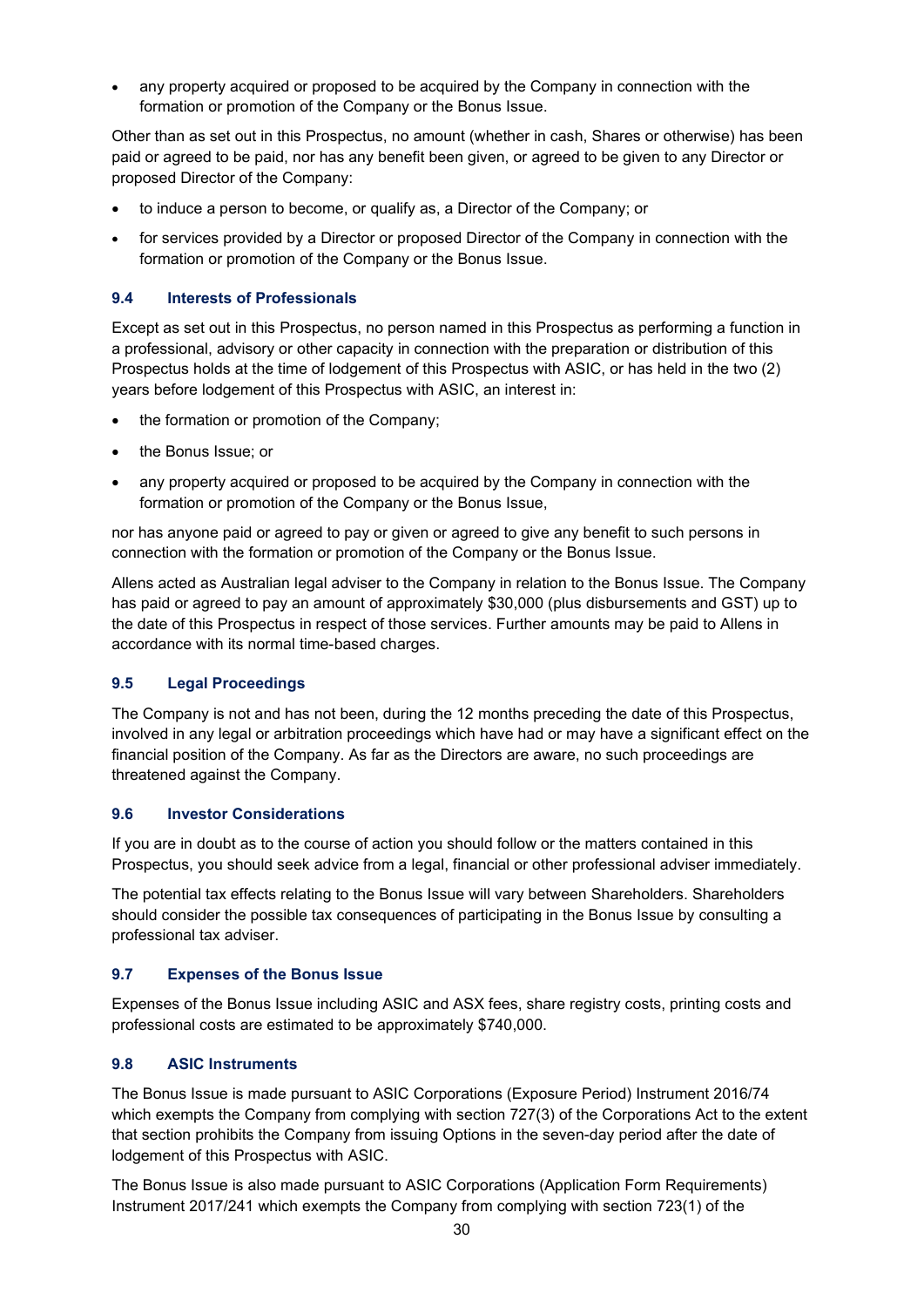Corporations Act to the extent that section only permits an issue of Options in response to an application form included in or accompanied by a disclosure document.

## **9.9 Consents**

Boardroom Pty Limited has given, and before lodgement of this Prospectus has not withdrawn, its consent to be named in this Prospectus as Share Registrar of the Company in the form and context in which it is named.

Allens has given, and before lodgement of this Prospectus has not withdrawn, its consent to be named in this Prospectus as Australian legal adviser to the Company in the form and context in which it is named.

Neither Boardroom Pty Limited or Allens:

- (a) has authorised or caused the issue of this Prospectus;
- (b) has made, or purported to have made, any statement in this Prospectus, except this section; and
- (c) assumes responsibility for any part of this Prospectus except for statements in this section.

Each of these entities to the maximum extent permitted by the law, disclaim any responsibility or liability for any part of this Prospectus other than a statement included in this section.

#### **9.10 Statement of Directors**

Each Director of the Company has given and has not withdrawn their consent to the issue of this Prospectus and to its lodgement with ASIC under the Corporations Act.

## <span id="page-30-0"></span>**9.11 Privacy**

The Company will collect the personal information contained in an Option Exercise Form (which includes your name, address, telephone number, email address, details of your Options or shareholding, including any joint holders, and your request to exercise the Options). The Company collects information about each Option holder that submits an Option Exercise Form for the purposes of processing the Option Exercise Form and, if the application for the exercise of Options is successful, to administer the Option holder's holding of Shares in the Company.

By submitting an Option Exercise Form, each Option holder agrees that the Company may use the information provided by an Option holder on the Option Exercise Form for the purposes set out in this privacy disclosure statement and may disclose it for those purposes to the Share Registrar, the Company's agents and third party service providers, including mailing houses and professional advisors, and to the ASX and governmental or regulatory authorities. In addition to disclosing your personal information to these entities, the Company may also disclose your information to any joint holder of your Options or Shares and to other parties authorised by you (such as a licensed financial adviser, dealer group or service provider).

If an Option holder becomes a Shareholder, the Corporations Act requires the Company to collect and include information about the Shareholder (including name, address and details of the Shares held) in its public register. The information contained in the Company's public register must remain there even if that person ceases to be a Shareholder. Information contained in the Company's register is also used to facilitate distribution payments and corporate communications (including the Company's financial results, annual reports and other information that the Company may wish to communicate to its security holders) and compliance by the Company with legal and regulatory requirements. If you do not provide the information required on the Option Exercise Form, the Company may not be able to accept or process the exercise of your Options.

The Company's privacy policy is available on its website at www.magellangroup.com.au and provides more information on:

• how the Company stores and uses, and how you may access and correct, your personal information;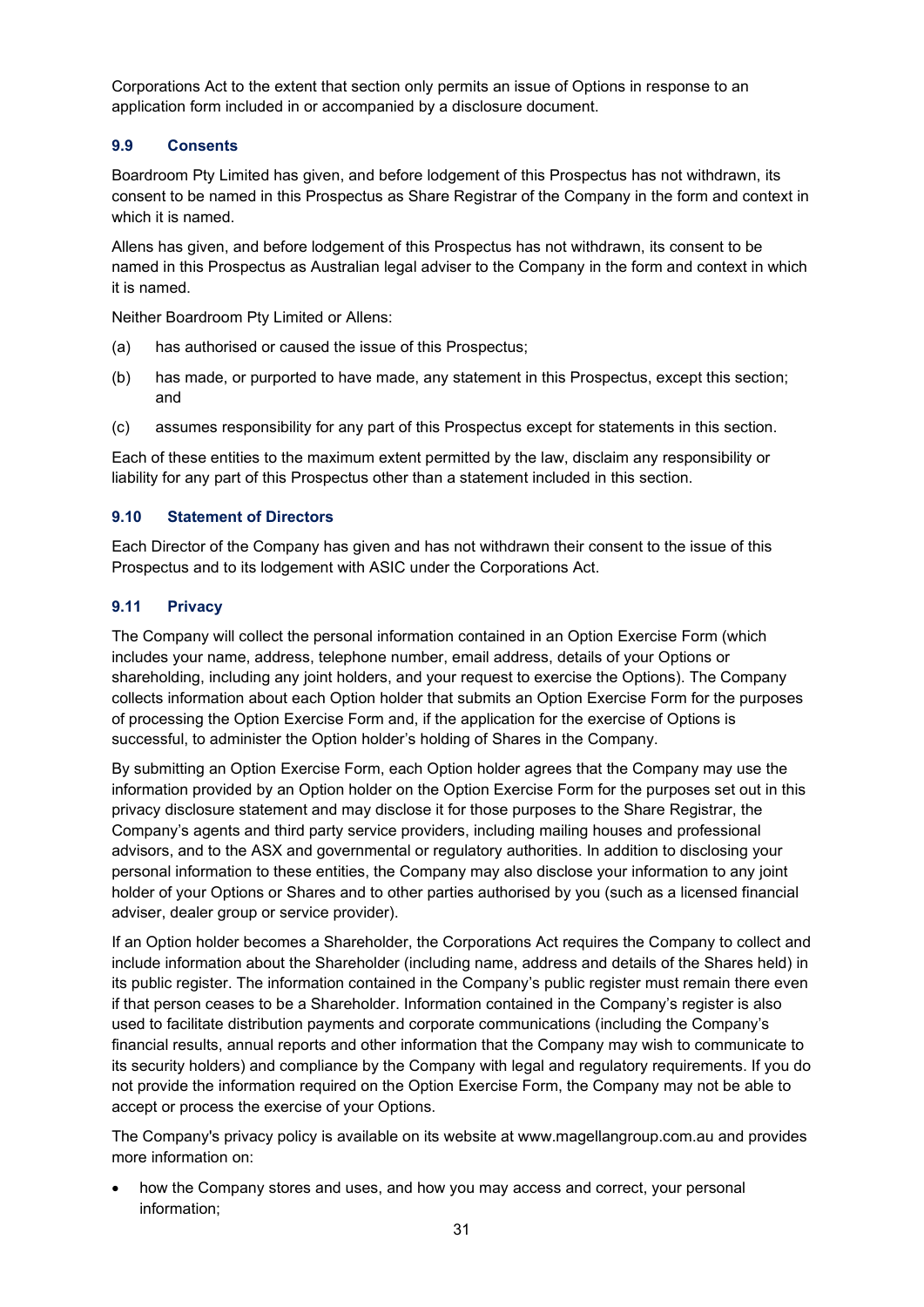- how you can lodge a complaint regarding the Company's handling of your personal information; and
- how the Company will handle any complaint.

If you would like any further information about the Company's privacy practices, please contact the Company's Privacy Officer as follows:

Post: Level 36, 25 Martin Place, Sydney, New South Wales, 2000 Tel: + 61 2 9235 4888 Email: privacy@magellangroup.com.au

### **9.12 Governing Law**

This Prospectus, the issue of Options and the contracts that arise from the exercise of the Options in accordance with the terms of the Bonus Issue are governed by the laws of New South Wales and each Eligible Shareholder and their transferees submit to the non-exclusive jurisdiction of the courts of New South Wales.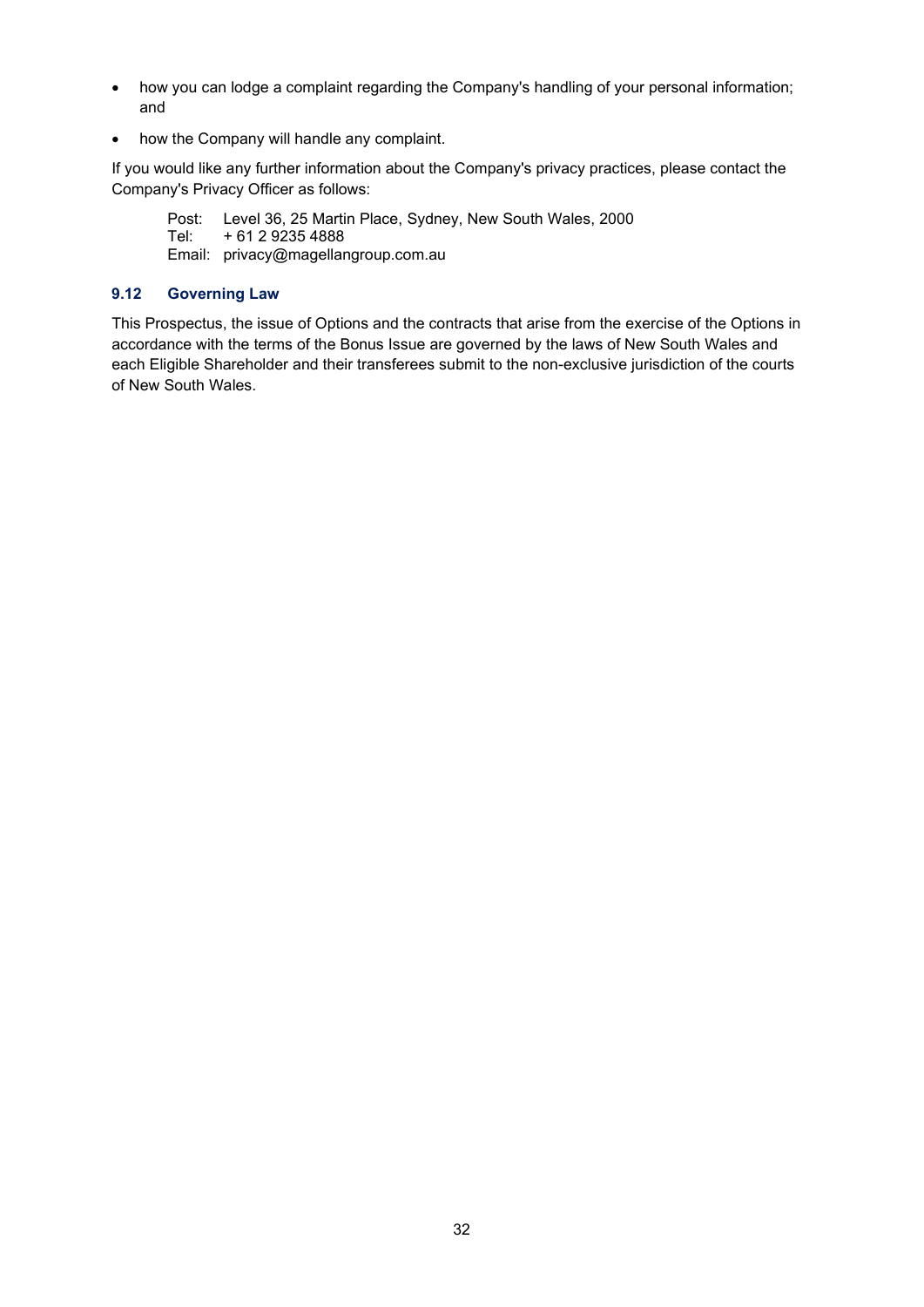# <span id="page-32-0"></span>**10. Definitions and Interpretation**

#### **10.1 Defined Terms**

In this Prospectus:

**ASIC** means the Australian Securities & Investments Commission.

**Associate** has the same meaning as in the Corporations Act.

**ASX** or **Australian Securities Exchange** means ASX Limited ACN 008 624 691 or the securities exchange operated by ASX Limited.

**Bonus Issue** means the issue of approximately 23,214,126 Options to Shareholders under this Prospectus.

**Business Day** has the meaning given in the Listing Rules.

**Company** means Magellan Financial Group Ltd ACN 108 437 592.

**Constitution** means the constitution of the Company.

**Corporations Act** means the *Corporations Act (2001)*(Cth)*.*

**Directors** or **Board** means the directors of the Company.

**Eligible Shareholder** means a Shareholder as at 5:00pm (Sydney time) on the Record Date with a registered address in Australia, New Zealand, Canada (Ontario), Singapore, Hong Kong or any other jurisdiction in which the Company determines, in its sole discretion, it is reasonable to make the offer of Options having regard to applicable laws and ASX Listing Rule 7.7.1(a).

**Expiry Date** means the expiry date of the Options, being 5.00pm (Sydney time) on 16 April 2027.

**Exercise Price** means the amount payable to the Company by the Option holder upon exercise of an Option, being thirty-five dollars (\$35.00).

**Group** means the Company and each of its subsidiaries.

**Listing Rules** means the listing rules of ASX.

**Option** means an option to acquire a Share granted pursuant to this Prospectus.

**Option Exercise Form** means the option exercise form sent to Eligible Shareholders with this Prospectus.

**Option holder** means a registered holder of an Option.

**Prospectus** means this prospectus, as modified or varied by any supplementary document issued by the Company and lodged with ASIC from time to time.

**Record Date** means 7 April 2022.

**Relevant Interest** has the meaning set out in the Corporations Act.

**Share** means a fully paid ordinary share in the Company.

**Shareholder** means a registered holder of a Share.

**Share Registrar** means Boardroom Pty Limited ACN 003 209 836.

#### **10.2 Interpretation**

In this Prospectus the following rules of interpretation apply unless the context otherwise requires:

- (a) words and phrases not specifically defined in this Prospectus have the same meaning that is given to them in the Corporations Act and a reference to a statutory provision is to the Corporations Act unless otherwise specified;
- (b) the singular includes the plural and vice versa;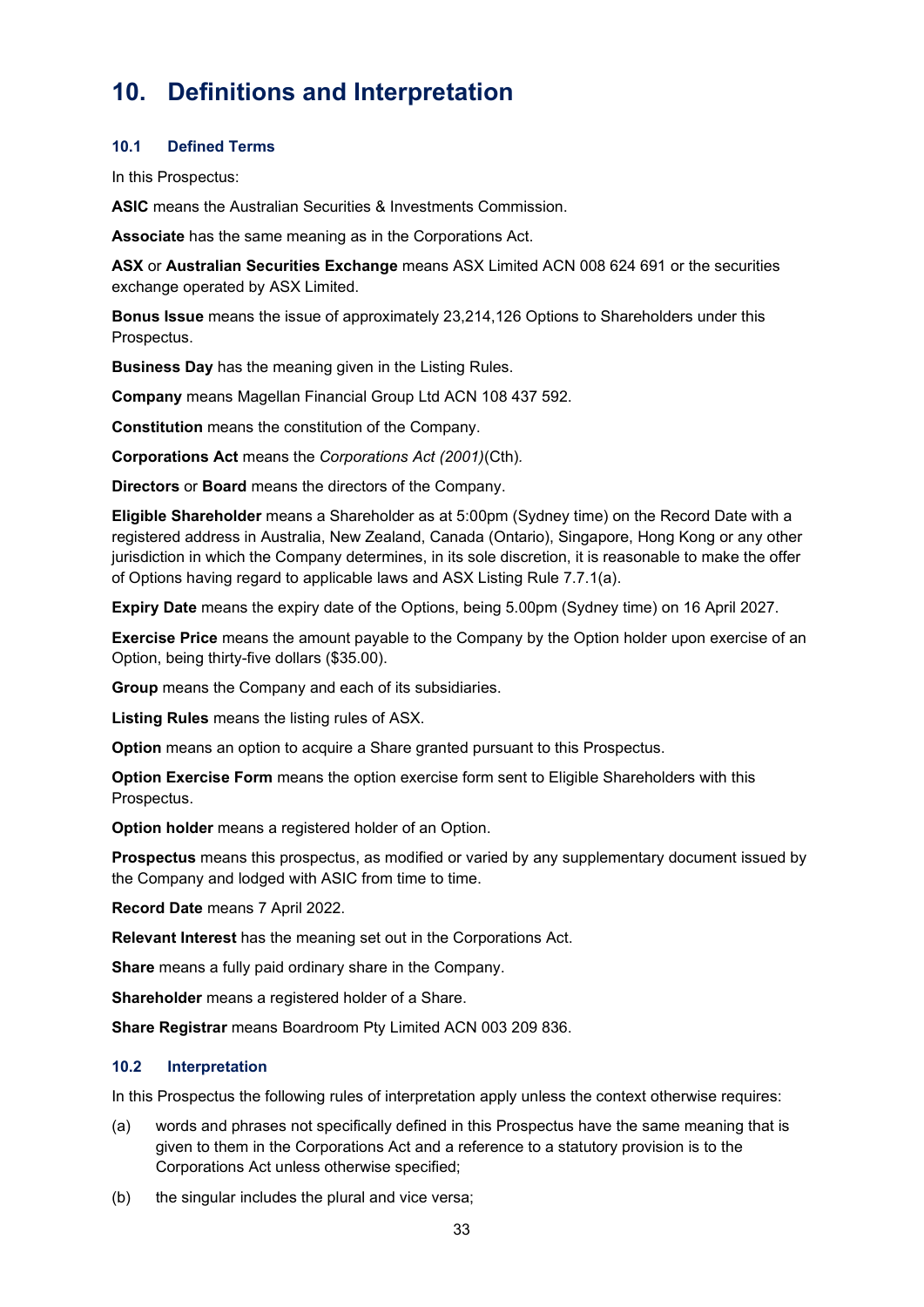- (c) a reference to an individual or person includes a corporation, partnership, joint venture, association, authority, company, state or government and vice versa;
- (d) a reference to any gender includes both genders;
- (e) a reference to clause, section, annexure or paragraph is to a clause, section, annexure or paragraph of or to this Prospectus, unless the context otherwise requires;
- (f) a reference to "dollars" or "\$" is to Australian currency; and
- (g) in this document, headings are for ease of reference only and do not affect its interpretation.